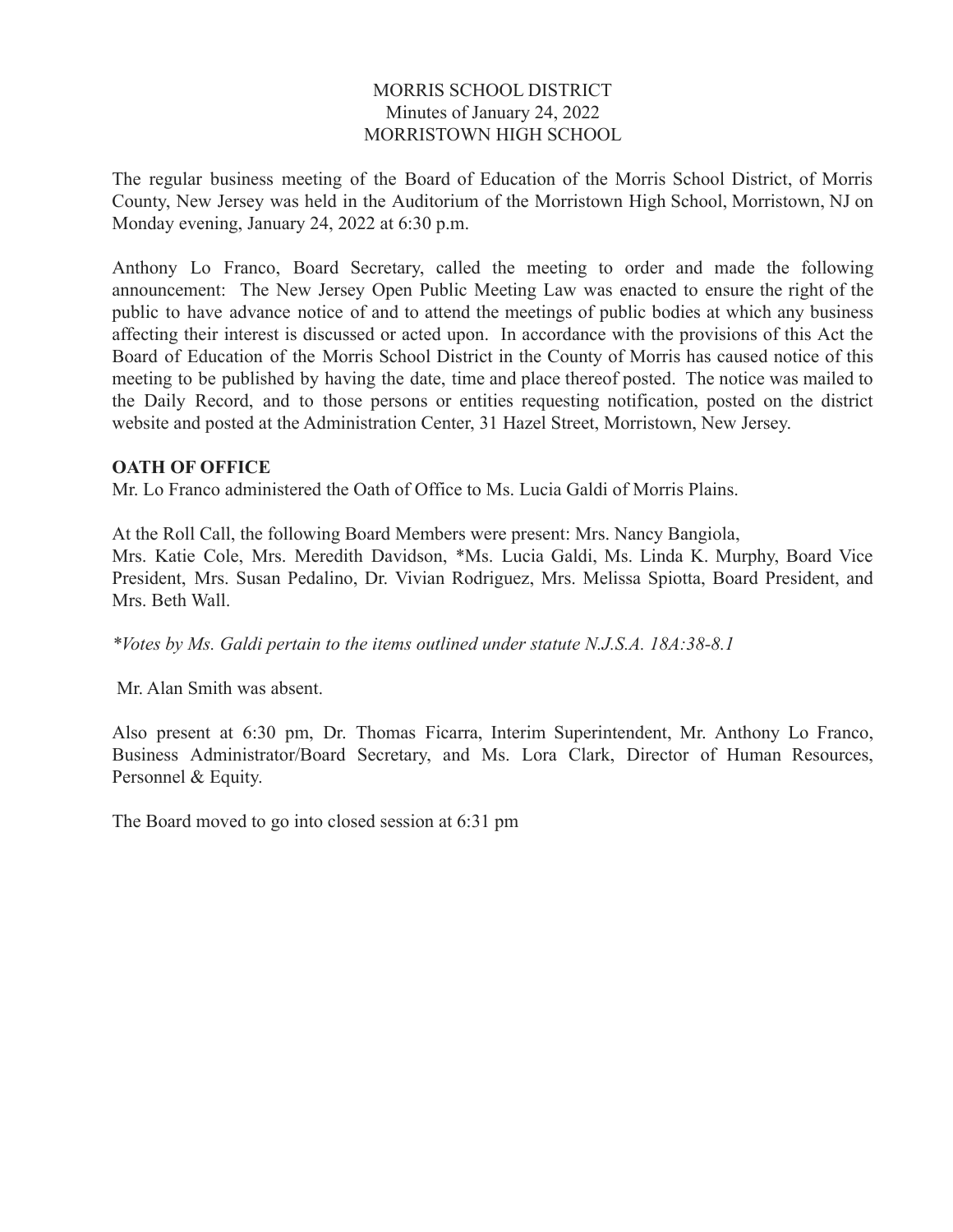### *EXECUTIVE SESSION*

Motion #1 AUTHORIZING EXECUTIVE SESSION

WHEREAS, while the Sen. Byron M. Baer Open Public Meetings Act (N.J.S.A. 10:4-6 et seq.) requires all meetings of the Morris School District Board of Education to be held in public, N.J.S.A. 10:4-12(b) sets forth nine (9) types of matters that may lawfully be discussed in "Executive Session," without the public being permitted to attend, and

WHEREAS, the Board has determined that three (3) issues are permitted by N.J.S.A. 10:4-12(b) to be discussed without the public in attendance and shall be discussed during an Executive Session to be held on January 24, 2022 at 6:30 P.M, and

WHEREAS, the nine (9) exceptions to open public meetings set forth in N.J.S.A. 10:4-12(b) are listed below, and next to each exception is a box which will be marked when the issues to be privately discussed fall within that exception, and after each exception is a space where additional information that will disclose as much information about the discussion as possible without undermining the purpose of the exception shall be written:

 $\boxtimes$  "(1) Any matter which, by express provision of Federal law, State statute or rule of court shall be rendered confidential or excluded from public discussion." The nature of the matter, described as specifically as possible without undermining the need for confidentiality are: Student Matters

 $\Box$  "(2) Any matter in which the release of information would impair a right to receive funds from the federal government." The nature of the matter, described as specifically as possible without undermining the need for confidentiality is:

 $\Box$  "(3) Any material the disclosure of which constitutes an unwarranted invasion of individual privacy such as any records, data, reports, recommendations, or other personal material of any educational, training, social service, medical, health, custodial, child protection, rehabilitation, legal defense, welfare, housing, relocation, insurance and similar program or institution operated by a public body pertaining to any specific individual admitted to or served by such institution or program, including but not limited to information relative to the individual's personal and family circumstances, and any material pertaining to admission, discharge, treatment, progress or condition of any individual, unless the individual concerned (or, in the case of a minor or incompetent, his guardian) shall request in writing that the same be disclosed publicly." The nature of the matter, described as specifically as possible without undermining the need for confidentiality is:

 $\Box$  "(4) Any collective bargaining agreement, or the terms and conditions of which are proposed for inclusion in any collective bargaining agreement, including the negotiation of terms and conditions with employees or representatives of employees of the public body." The collective bargaining contract(s) discussed are between (1) the Board and the Morris School District Administrators Association.

 $\Box$  "(5) Any matter involving the purchase lease or acquisition of real property with public funds, the setting of bank rates or investment of public funds where it could adversely affect the public interest if discussion of such matters were disclosed." The nature of the matter, described as specifically as possible without undermining the need for confidentiality is: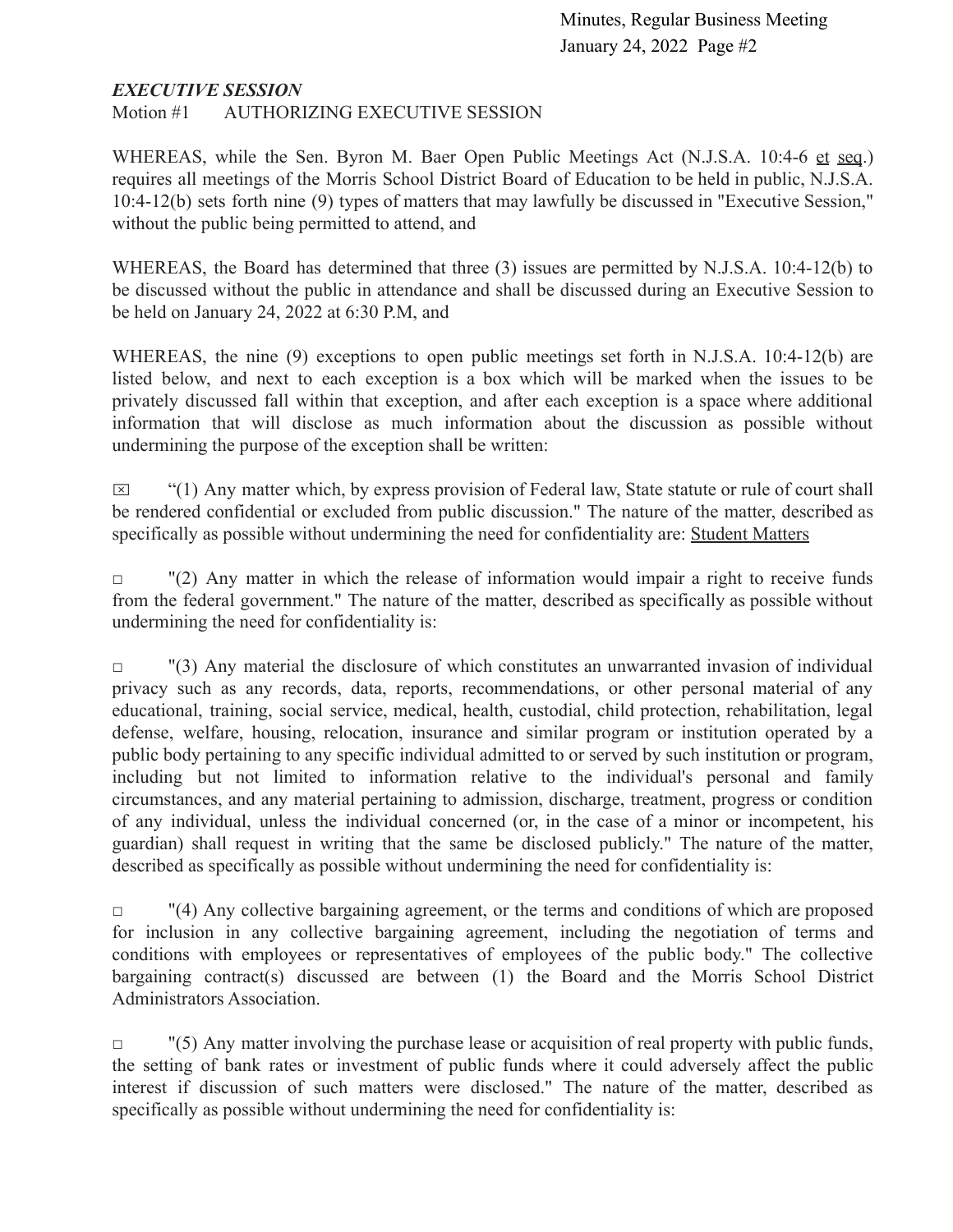$\Box$  "(6) Any tactics and techniques utilized in protecting the safety and property of the public provided that their disclosure could impair such protection. Any investigations of violations or possible violations of the law." The nature of the matter, described as specifically as possible without undermining the need for confidentiality is:

 $\Box$  "(7) Any pending or anticipated litigation or contract negotiation in which the public body is or may become a party. Any matters falling within the attorney-client privilege, to the extent that confidentiality is required in order for the attorney to exercise his ethical duties as a lawyer." The parties to and docket numbers of each item of litigation and/or the parties to each contract discussed are and the nature of the discussion, described as specifically as possible without undermining the need for confidentiality is:

 $\boxtimes$  "(8) Any matter involving the employment, appointment, termination of employment, terms and conditions of employment, evaluation of the performance, promotion or disciplining of any specific prospective public officer or employee or current public officer or employee employed or appointed by the public body, unless all individual employees or appointees whose rights could be adversely affected request in writing that such matter or matters be discussed at a public meeting." Subject to the balancing of the public's interest and the employee's privacy rights under South Jersey Publishing Co. v. New Jersey Expressway Authority, 124 N.J. 478 (1991), the employee(s) and nature of the discussion, described as specifically as possible without undermining the need for confidentiality are:

□ (9) Any deliberation of a public body occurring after a public hearing that may result in the imposition of a specific civil penalty upon the responding party or the suspension or loss of a license or permit belonging to the responding party as a result of an act of omission for which the responding party bears responsibility." The nature of the matter, described as specifically as possible without undermining the need for confidentiality is:

WHEREAS, the length of the Executive Session is estimated to be sixty (60) minutes after which the public meeting of the Board shall (select one)  $\Box$  reconvene and immediately adjourn or  $\Box$  reconvene and proceed with business where formal action will be taken.

NOW, THEREFORE, BE IT RESOLVED that the Morris School District Board of Education will go into Executive Session for only the above stated reasons; and

BE IT FURTHER RESOLVED that the Board hereby declares that its discussion of the aforementioned subject(s) will be made public at a time when the public's interest in disclosure is greater than any privacy or governmental interest being protected from disclosure.

## **EXECUTIVE SESSION (Motion #1)**

Moved by Ms. Murphy, seconded by Mrs. Pedalino

| AYES:           | Mrs. Bangiola, Mrs. Cole, Mrs. Davidson, Ms. Galdi, Ms. Murphy, Mrs. Pedalino, |
|-----------------|--------------------------------------------------------------------------------|
|                 | Dr. Rodriguez, Mrs. Spiotta, Mrs. Wall                                         |
| NOES:           | <b>None</b>                                                                    |
| <b>ABSTAIN:</b> | <b>None</b>                                                                    |
| ABSENT:         | Mr. Smith                                                                      |
|                 |                                                                                |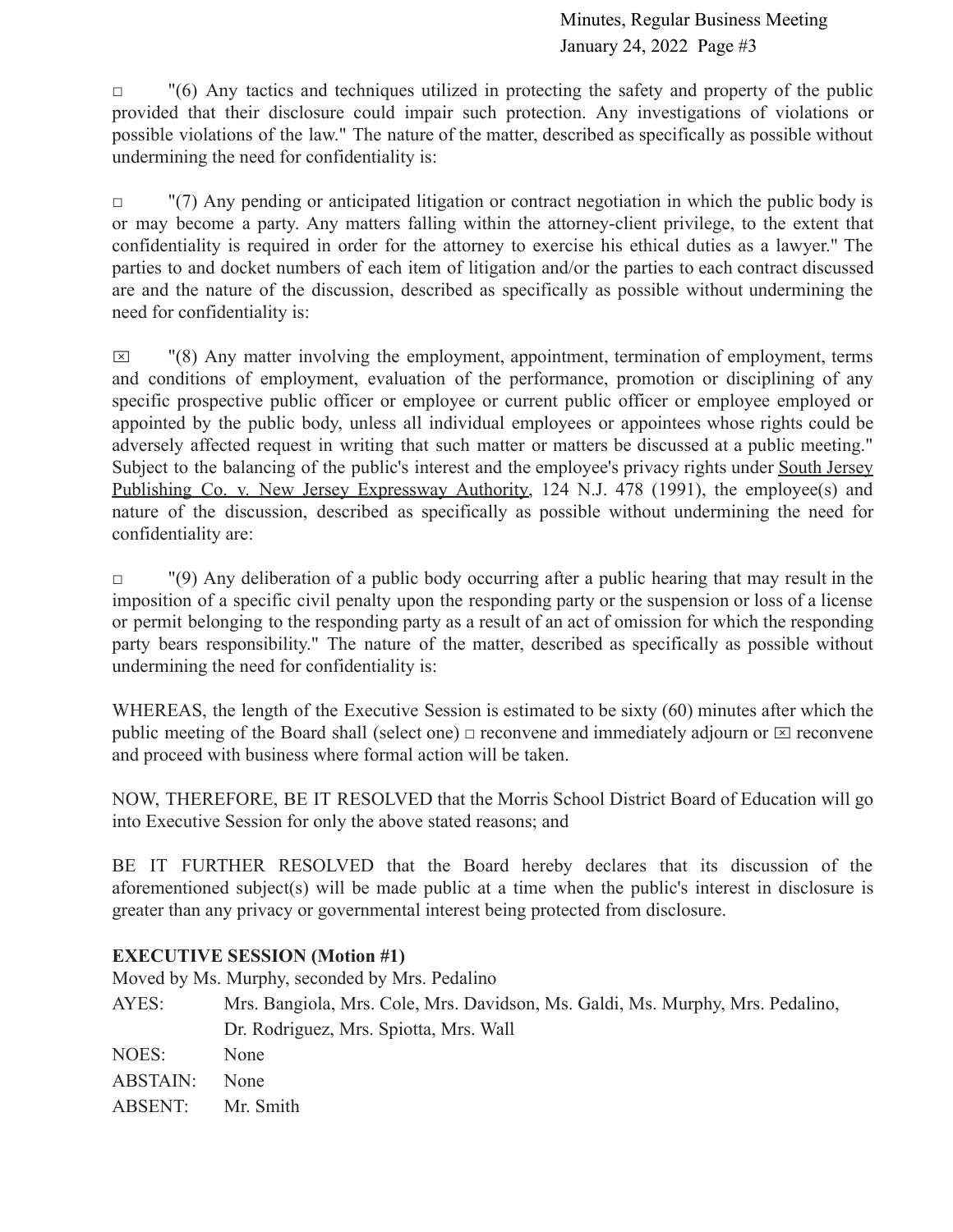At 7:26 pm, Mrs. Wall moved to go into open session. Mrs. Bangiola seconded the motion which was carried unanimously.

Also present, at 7:30 p.m., Mrs. Jennifer Adkins, Director of Community School, Ms. Debora Engelfried, Director of Data & Analysis Programs, Mr. Rich Ferrone, Directory of Safety and Operations, Mrs. Joan Frederick, Assistant Business Administrator, Mr. Marc Gold, Director of Pupil Services, Ms. Kelly Harte, Assistant Superintendent, Dr. Jennifer van Frank, Communications & Community Relations Coordinator, and Mr. Brian Young, Director of Curriculum.

There were approximately 20 members of the public, staff and local media in attendance.

## **PLEDGE OF ALLEGIANCE**

*Mrs. Spiotta led the Board in the pledge of allegiance.*

### **SUPERINTENDENT'S REPORT**

*Dr. Ficarra introduced Ms. Harte to present on the Start Strong Data related to grades K-5 and action plan from results. Mr. Young presented the same with regards to grades 6-12. Mr. Young continued with a presentation on the new grading and assessment refinements.*

*Questions and comments were taken from the Board.*

### **PRESIDENT'S REPORT**

*Mrs. Spiotta introduced Mr. Mark Gyorfy, mayor of the Township of Morris who presented the proclamation of School Board Recognition Month, recognizing the Board for their dedication.*

### **COMMITTEE REPORTS**

### **Student Representatives**

*Ms. Gregor reported the following:*

- ➢ *Students continue to enjoy in-person learning*
- ➢ *SGO creating a student spotlight for college acceptances*

### **Curriculum**

*Mrs. Pedalino highlighted the following topic(s) discussed:*

- ➢ *Rocketry Club*
- ➢ *School Social Work program*
- ➢ *ARP After School program*

### **Finance**

*Mrs. Murphy highlighted the following topic(s) discussed:*

- ➢ *Audit*
- ➢ *Budget meetings*
- ➢ *Surplus assets*
- ➢ *School Social Work program*
- ➢ *Transportation updates*
- ➢ *Project payments*
- ➢ *Future projects*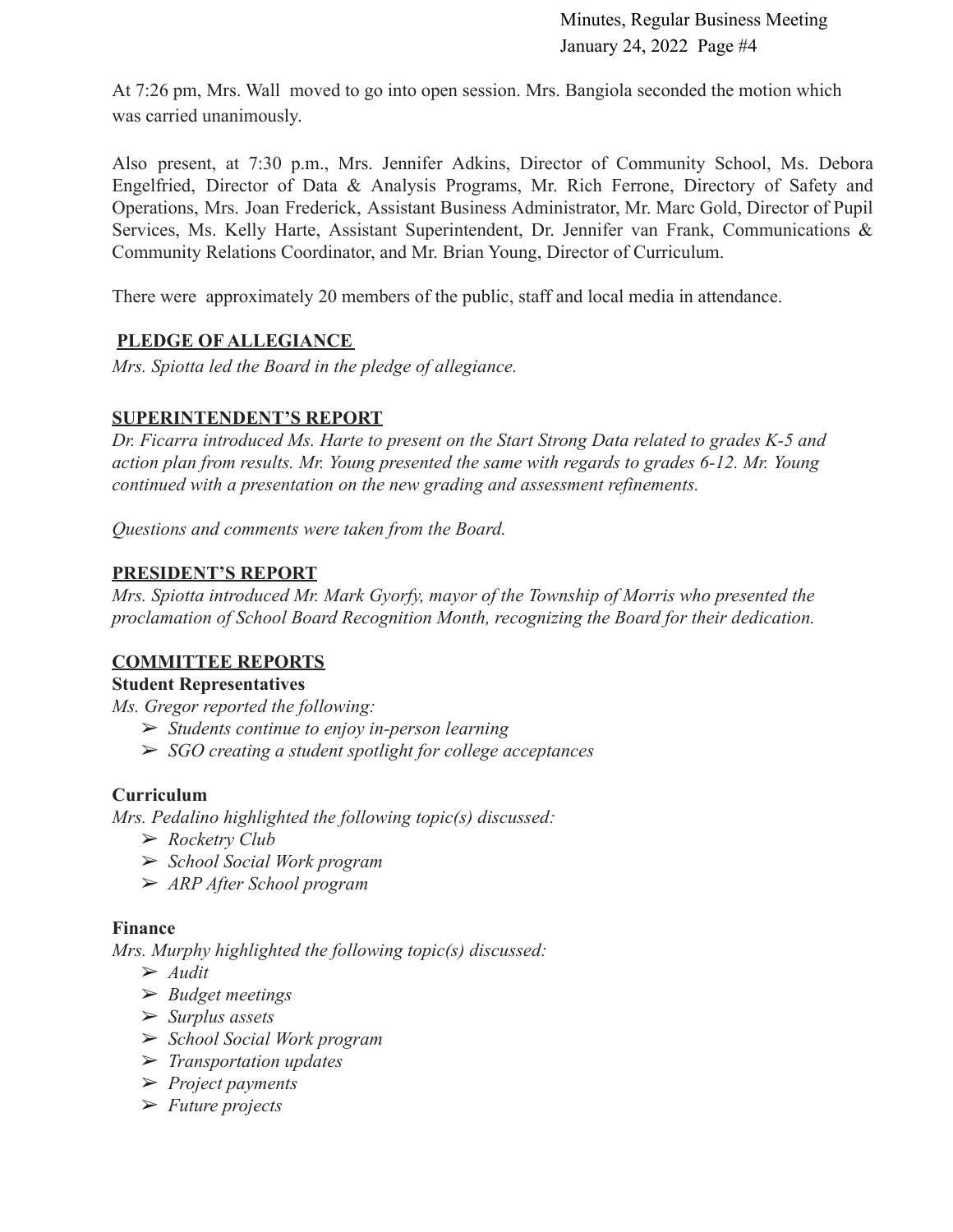### **Human Resources**

*Mrs. Spiotta thanked Ms. Clark and Mr. Sparano for their continued hard work to keep district staffed.*

## **Policy**

*Mrs. Wall reported the committee discussed:*

- ➢ *First reads on required procedural updates*
- ➢ *Abolished policies*
- ➢ *2022-2023 Calendars*

## **Morris Plains Update**

*Ms. Galdi thanked the Board for their partnership with Morris Plains to fulfill their busing needs.*

## **Morris Educational Foundation (MEF) Update**

*Mrs. Cole shared the following:*

- ➢ *MEF recent grants for district on this evening's agenda*
- ➢ *The 15th annual Morristown ONStage is set to take place on 2/23/22 at MPAC, tickets now on sale*

## **PUBLIC COMMENT**

*Members of the public came forward on the following topics:*

- ➢ *Reopening of pool and locker room use*
- ➢ *Hosting athletic events*
- ➢ *Policy regarding timeline for teacher grading*
- ➢ *Reasoning and guidance on unvaccinated students not able to engage in school specials*
- ➢ *Covid testing results*
- ➢ *Superintendent search*
- ➢ *Online resources for tutoring*
- ➢ *Mask mandate*
- ➢ *School Board Association membership*
- ➢ *Dates of final exams*

*Dr. Ficarra responded to the comments.*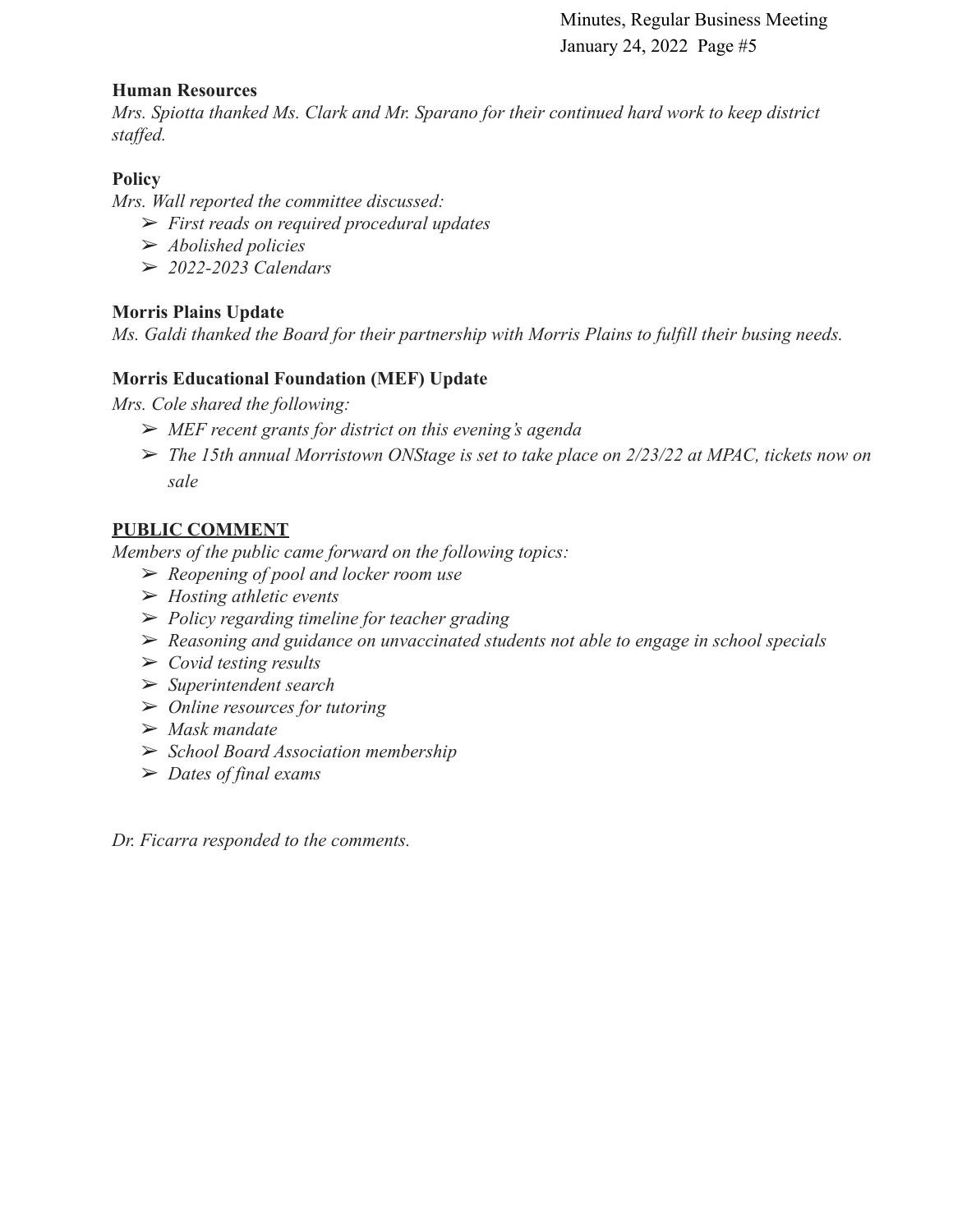## **BOARD OF ORGANIZATION** *DISTRICT - PULLED*

### **1. Board Committees -** *Revised*

Motion, that upon the recommendation of the Interim Superintendent, the Board of Education approve the members of Board Committees as [attached](https://drive.google.com/file/d/1jB4HNCKqq7kbZVPFgb-GdFdy_RRCQZBE/view?usp=sharing).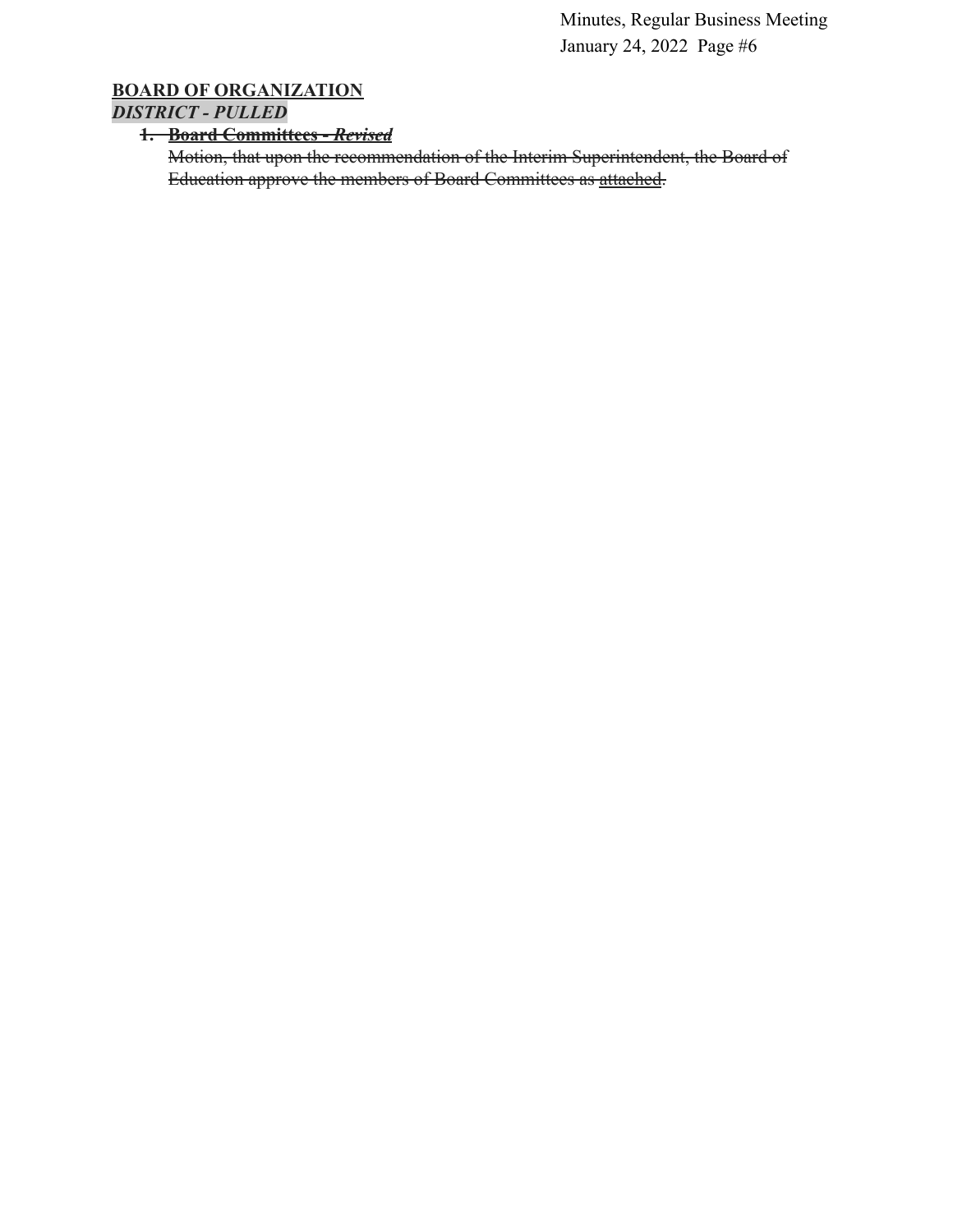### *DISTRICT* **MINUTES**

Motion #1 that upon the recommendation of the Interim Superintendent, the Board of Education, approve executive session minutes from the regular business meeting of:

January 5, 2022

Motion #2 that upon the recommendation of the Interim Superintendent, the Board of Education, approve minutes from the regular business meeting of:

January 5, 2022

## **MINUTES (Motions #1-2)**

Moved by Ms. Murphy, seconded by Mrs. Bangiola

- AYES: Mrs. Bangiola, Mrs. Cole, Mrs. Davidson, Ms. Galdi, Mrs. Pedalino, Dr. Rodriguez, Mrs. Wall, Ms. Murphy, Mrs. Spiotta
- NOES: None ABSTAIN: None
- ABSENT: Mr. Smith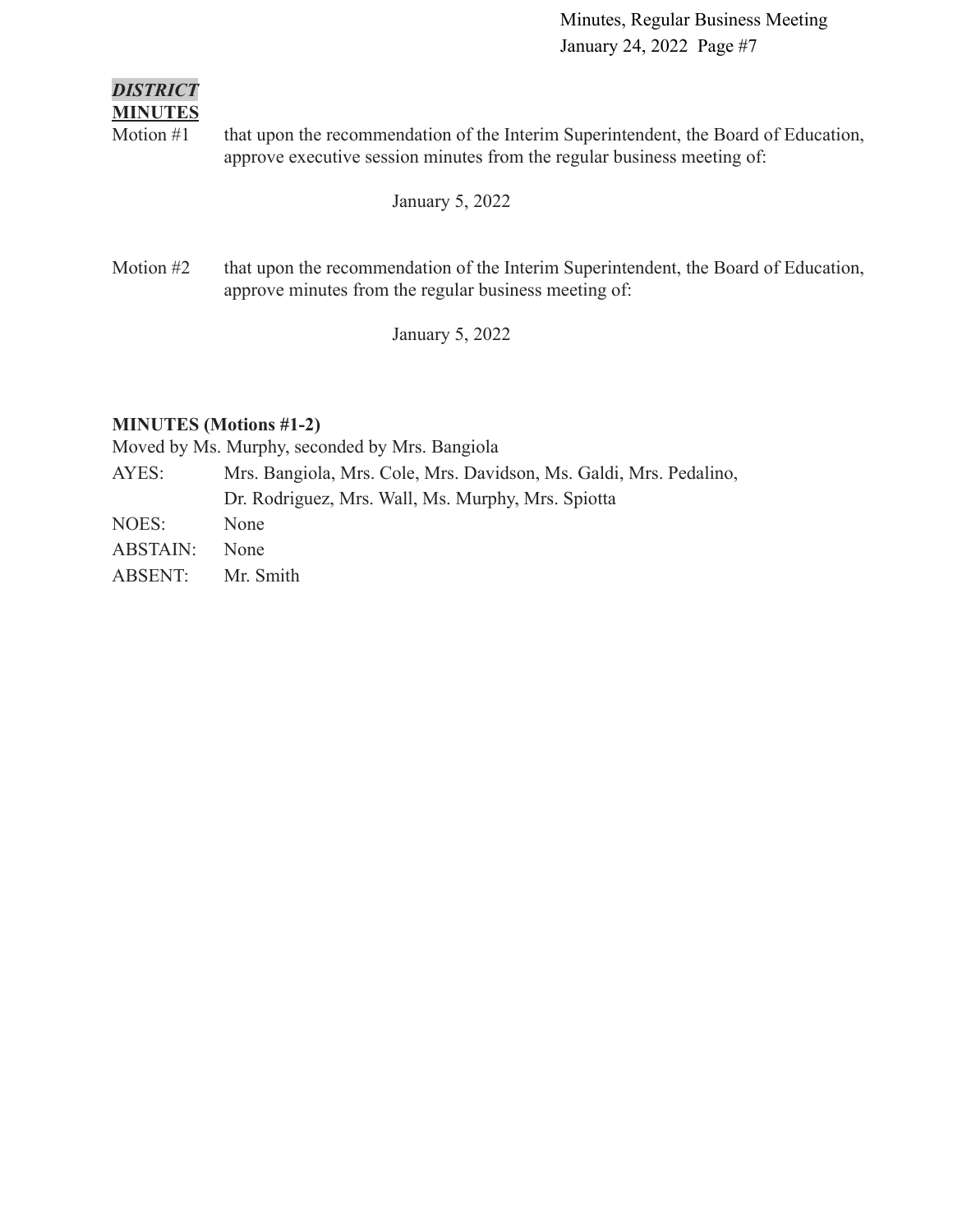## **POLICY** *DISTRICT OFFICE STAFF CALENDAR 2022-2023*

Motion  $# 1$  that upon the recommendation of the Interim Superintendent, the Board of Education approve the Office Staff Calendar for the 2022-2023 school year:

[2022-2023 Office Staff Calendar](https://docs.google.com/document/d/1OrzGSK8AFKHJ4qkTAJSnzrCGLFGLoOzq/edit?usp=sharing&ouid=116999334560462810204&rtpof=true&sd=true)

## *DISTRICT*

## *MAINTENANCE & CUSTODIAL STAFF CALENDAR 2022-2023*

Motion  $#2$  that upon the recommendation of the Interim Superintendent, the Board of Education approve the Maintenance & Custodial Staff Calendar for the 2022-2023 school year:

## [2022-2023 Maintenance & Custodial Staff Calendar](https://docs.google.com/document/d/1gL5j_yzgowLbO_SZrmKW1Ecjnfyv9iNe/edit?usp=sharing&ouid=116999334560462810204&rtpof=true&sd=true)

## *DISTRICT*

## *SCHOOL CALENDAR 2022-2023*

Motion  $# 3$  that upon the recommendation of the Interim Superintendent, the Board of Education approve the School Calendar for the 2022-2023 school year:

[2022-2023 School Calendar](https://drive.google.com/file/d/1o6rDcg4uuZnO_w5c3FSjOKyx_qM7GOz4/view?usp=sharing)

## *DISTRICT*

## *SECOND READING*

Motion #4 that upon the recommendation of the Interim Superintendent, the Board of Education approve for second reading the following new/revised bylaws/policies/regulations:

> [2414 Programs and services for students in high poverty and high need school districts](https://drive.google.com/file/d/1vwwLneTCTadyni-y4tkuDFf-Lwx8gtcm/view?usp=sharing) [2467 Surrogate Parents and Resource Family Parents](https://docs.google.com/document/d/1TkoOk4gxjIBmttbQk8Y-UyWF7Qs6PWOO/edit?usp=sharing&ouid=116999334560462810204&rtpof=true&sd=true) [3221 Evaluation of Teachers](https://docs.google.com/document/d/117zOn6kvqTdtC2zqRpKFPGEh3paOk2Fa/edit?usp=sharing&ouid=116999334560462810204&rtpof=true&sd=true) [3222 Evaluation of Teaching Staff Members, Excluding Principals, Vice Principals,](https://docs.google.com/document/d/1n4EVLKBmoqIX-grejmON1vCa5HDTH55t/edit?usp=sharing&ouid=116999334560462810204&rtpof=true&sd=true) [and Assistant Principals](https://docs.google.com/document/d/1n4EVLKBmoqIX-grejmON1vCa5HDTH55t/edit?usp=sharing&ouid=116999334560462810204&rtpof=true&sd=true) [3224 Evaluation of Principals, Vice Principals, Assistant Principals](https://docs.google.com/document/d/1fyUEvVv1xOm5lIYQDnUoxYUUigvMS2RU/edit?usp=sharing&ouid=116999334560462810204&rtpof=true&sd=true) [5751 Sexual Harassment of Students](https://docs.google.com/document/d/1sfOrTf1sMk8pZS-eMC0MsYu0NeRQMLXF/edit?usp=sharing&ouid=116999334560462810204&rtpof=true&sd=true) [6115.01 Federal Awards/ Funds Internal Controls - Allowability of Costs](https://docs.google.com/document/d/1JbOnKDBx6jWIE6pZzI2Cc4JI0-UATklq/edit?usp=sharing&ouid=116999334560462810204&rtpof=true&sd=true) [6115.02 Federal Awards/ Funds Internal Controls -Mandatory Disclosures](https://docs.google.com/document/d/1nIeIIgLeg8fzN1KOes9SR7BVY_IigJX1/edit?usp=sharing&ouid=116999334560462810204&rtpof=true&sd=true) [6155.03 Federal Awards/ Funds Internal Controls - Conflict of Interest](https://docs.google.com/document/d/1OTbrk-9uKGmBpe-msbjfSIu9aaw-K3-S/edit?usp=sharing&ouid=116999334560462810204&rtpof=true&sd=true) [6311 Contracts for Goods or Services Funded by Federal Grants](https://docs.google.com/document/d/19EcDRTHxTKFyHW8OOV4E5XO2CtileFT4/edit?usp=sharing&ouid=116999334560462810204&rtpof=true&sd=true) [8540 School Nutrition Programs](https://docs.google.com/document/d/1wF8QflxXh-MEcCNl1X42vzD4IsqIHlxC/edit?usp=sharing&ouid=116999334560462810204&rtpof=true&sd=true) [8550 Meal Charges / Outstanding Food Service Bill](https://docs.google.com/document/d/1OkfQR0kB_CdLZSHdJ5Z9PRJOXPzTzmxK/edit?usp=sharing&ouid=116999334560462810204&rtpof=true&sd=true) [9210 Parent Organizations](https://docs.google.com/document/d/1JxcpOl-gt8cur3IXQvtsWCGkpQb2PD5H/edit?usp=sharing&ouid=116999334560462810204&rtpof=true&sd=true) [9713 Recruitment by Special Interest Groups](https://docs.google.com/document/d/1gScMn5Imo75IL2oC3T6aLptkfrjxTonw/edit?usp=sharing&ouid=116999334560462810204&rtpof=true&sd=true)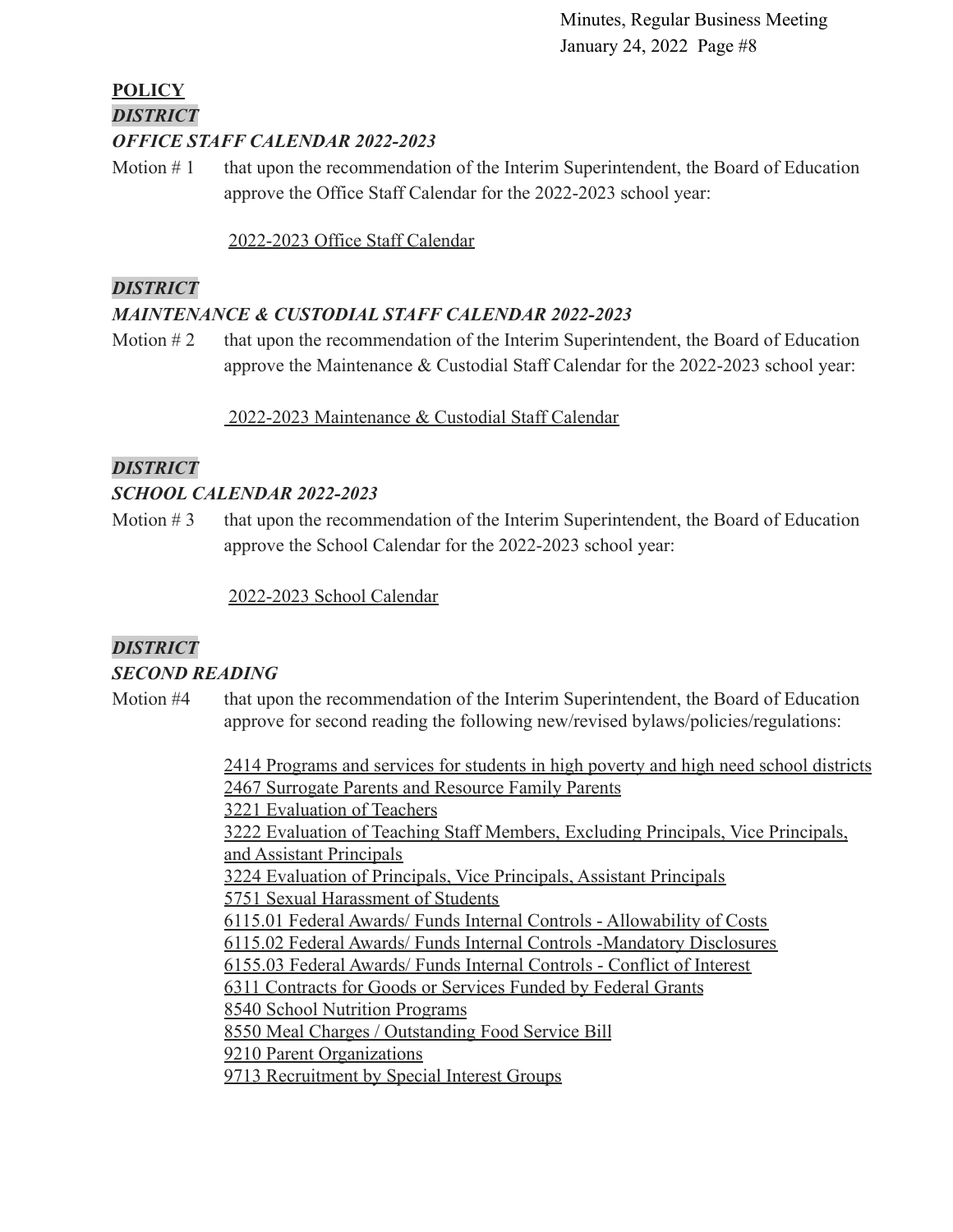### *DISTRICT FIRST READING*

Motion #5 that upon the recommendation of the Interim Superintendent, the Board of Education approve for first reading the following new/revised bylaws/policies/regulations:

[1643 Family Leave](https://drive.google.com/file/d/1LHz-nEfzHSH5LXCK7KHoqgJX8MSKJnSC/view?usp=sharing)

[3111 Creating Positions](https://drive.google.com/file/d/1aQfUbxqomuRTgzwQY_IvcX3Ke6Q-2Jqn/view?usp=sharing)

[3124 Employment Contract](https://drive.google.com/file/d/1Be3-aH1RnG6NR6hN9YKDZjEPkPn-zjQ8/view?usp=sharing)

[3125 Employment of Teaching Staff Members](https://drive.google.com/file/d/1ToeTHDQop9eg27QiSo84l7nqTpn6oWPG/view?usp=sharing)

[3126 District Mentoring Program](https://drive.google.com/file/d/123G8zV0x1YVXwlizvgTtrj0-raCCb32i/view?usp=sharing)

[3134 Assignment of Extra Duties](https://drive.google.com/file/d/16J9DA_KbQ6pWe-0fZpyy2HLDzGf7m703/view?usp=sharing)

[3141 Resignation](https://drive.google.com/file/d/1JcTOVmeooXK3K6b2ge4XENZvmJz4efw-/view?usp=sharing)

[3142 Nonrenewal of Nontenured Teaching Staff Member](https://drive.google.com/file/d/11p3xlSrw2sJURi61reiKJ947bpBX1WTn/view?usp=sharing)

[3144 Certification of Tenure Charges](https://drive.google.com/file/d/1tiVzfVf4CGe720QID-kDxnDWSI0VXStA/view?usp=sharing)

[3159 Teaching Staff Member/School District Reporting Responsibilities](https://drive.google.com/file/d/1TMuNG_PoptC4Zj0q1Q6kt5X4a_2xMv1_/view?usp=sharing)

[3218 Use, Possession, or Distribution of Substances](https://drive.google.com/file/d/1BnCMSTizTf25vsKfzo7CW2CqsQmDa5nF/view?usp=sharing)

[3223 Evaluation of Administrators, Excluding Principals, Vice Principals, and](https://drive.google.com/file/d/1X7Ggs35fdgRfcPBNOKuh74rXvMikTOsJ/view?usp=sharing) [Assistant Principals](https://drive.google.com/file/d/1X7Ggs35fdgRfcPBNOKuh74rXvMikTOsJ/view?usp=sharing)

[3322 Staff Member's Use of Personal Cellular Telephones/Other Communications](https://drive.google.com/file/d/1Y-QuWxnYg9AFxBPlbSygjqJzS5CP-JlO/view?usp=sharing) **[Devices](https://drive.google.com/file/d/1Y-QuWxnYg9AFxBPlbSygjqJzS5CP-JlO/view?usp=sharing)** 

[3421.13 Postnatal Accommodations](https://drive.google.com/file/d/126rfz085QivyWxAO1bz_edY2jnAqwvPP/view?usp=sharing)

[3437 Military Leave](https://drive.google.com/file/d/1cKF7wMZM4dxErAfMidQVe8-rTJYWXLto/view?usp=sharing)

[4125 Employment of Support Staff Members](https://drive.google.com/file/d/1Q3qRjtdJDRfgHf1gjotAQ8QwjZU177Vb/view?usp=sharing)

[4146 Nonrenewal of Nontenured Support Staff Member](https://drive.google.com/file/d/1uF0e_Y0w2c6DKNJEGKxjAefqEQgTIXYw/view?usp=sharing)

[4159 Support Staff Member/School District Reporting Responsibilities](https://drive.google.com/file/d/1SivGwojSk9ENuJzcw_5DYeUoMcUDwBlZ/view?usp=sharing)

[4218 Use, Possession, or Distribution of Substances](https://drive.google.com/file/d/1t55hnBoOZOnQCvSEGx--GxIBX1GzmPti/view?usp=sharing)

[4322 Staff Member's Use of Personal Cellular Telephones/Other Communication](https://drive.google.com/file/d/1GOttN3wap37r87nqKL_nunQRMGKldNs3/view?usp=sharing) **[Devices](https://drive.google.com/file/d/1GOttN3wap37r87nqKL_nunQRMGKldNs3/view?usp=sharing)** 

[4324 Right of Privacy](https://drive.google.com/file/d/1eGkjKSM5d7rFwtTAAi2hdG9KzwHr7DY6/view?usp=sharing)

[4421.13 Postnatal Accommodations](https://drive.google.com/file/d/10IniTHSfj341AT8AnYKQC4kEmHEyX2OK/view?usp=sharing)

[4437 Military Leave](https://drive.google.com/file/d/1su7vpv1TWdRnT-ccJVgKLAibO0GhvSMM/view?usp=sharing)

[0141.2 Board Member and Term Receiving District](https://drive.google.com/file/d/17VZP43HMl0Ys7Kq-Kr9YZewBNcKy48q-/view?usp=sharing)

## **POLICY (Motions #1-5)**

Moved by Ms. Murphy, seconded by Mrs.Wall

AYES: Mrs. Bangiola, Mrs. Cole, Mrs. Davidson, Ms. Galdi, Mrs. Pedalino,

Dr. Rodriguez, Mrs. Wall, Ms. Murphy, Mrs. Spiotta

NOES: None

ABSTAIN: None

ABSENT: Mr. Smith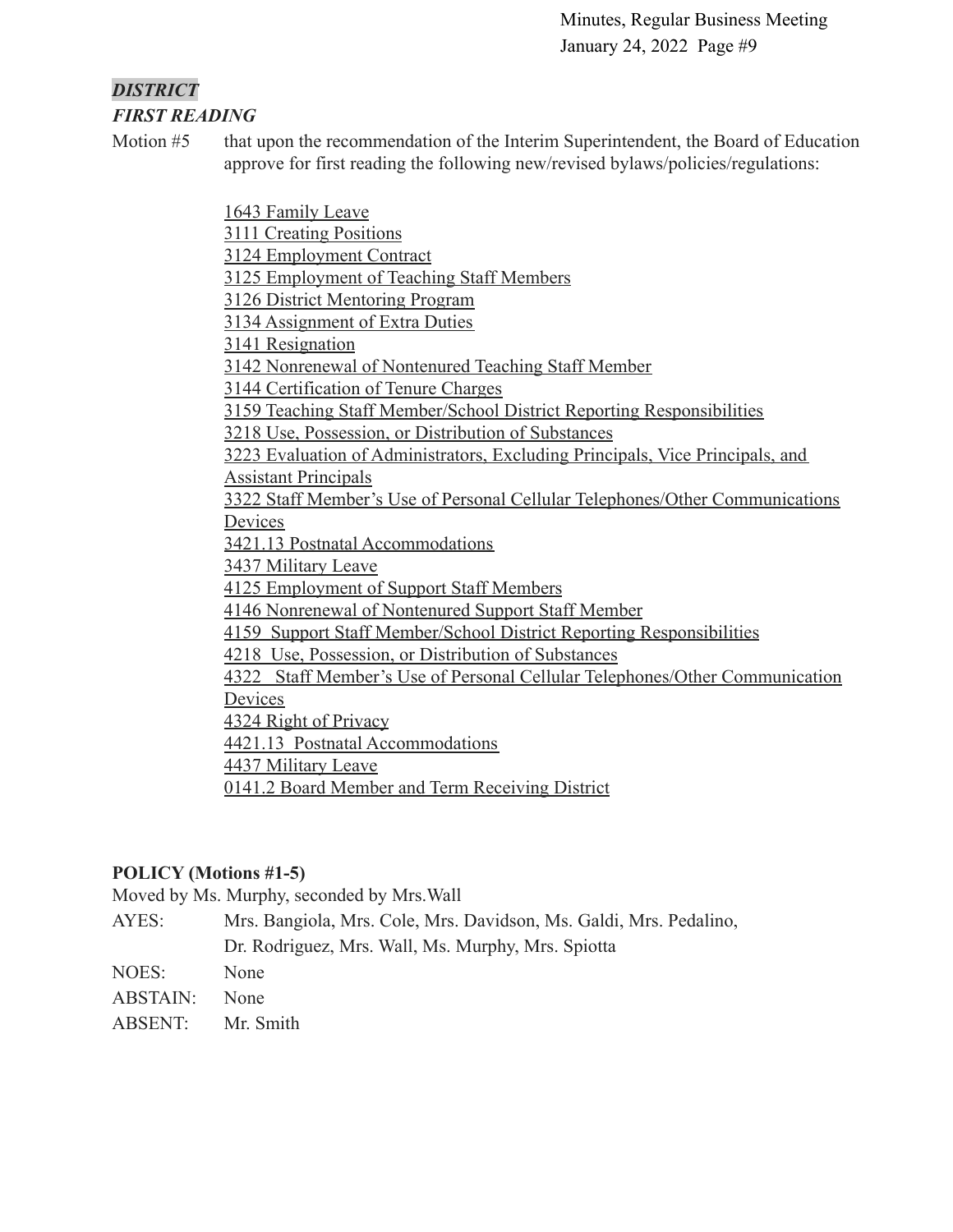## **EDUCATIONAL MATTERS**

### *PK-8*

## *HARASSMENT, INTIMIDATION, AND BULLYING REPORT*

Motion #1 that, upon the recommendation of the Interim Superintendent, the Board of Education accept the Harassment, Intimidation, and Bullying report for the period ending, January 5, 2022.

## *9-12*

### *FIELD TRIP 2021-2022*

Motion #2 that, upon the recommendation of the Interim Superintendent, and the Board Curriculum Committee, the Board of Education approve the following field trip. ([See attached Educational folder](https://drive.google.com/file/d/1OzpnirJNQKbDzWzgq4qzxSB9T_rifGq7/view?usp=sharing).)

## *9-12*

## *SCHOOL SOCIAL WORK PROGRAM*

Motion #3 that, upon the recommendation of the Interim Superintendent, and the Board Curriculum Committee, the Board of Education approve the following [School Social Work Program](https://drive.google.com/file/d/1FI75uwE83CCzcEk_K6cTr-SaGBTahWMY/view?usp=sharing).

# *MEF GRANTS*

## *9-12*

Motion #4 that, upon the recommendation of the Interim Superintendent, the Board of Education accept monies from the Morris Educational Foundation for the following grants:

| Amount   | <b>School</b> | Project                         |
|----------|---------------|---------------------------------|
| \$732.71 | <b>MHS</b>    | Improving Learning Through the  |
|          |               | Circuit: Hands-On Manipulatives |
|          |               | and Collaborative Activities    |

Science is best learned by hands-on activities including labs, manipulatives and dissections. Research also shows that students who physically experience scientific concepts understand them more deeply. The healthcare pathway at the high school includes human biology, dynamics of healthcare, medical terminology, and patient care communication. These are all classes that incorporate collaboration, manipulatives, and inquiry to promote student learning. This grant will be used to purchase a Circuit Maker which is a die-cutting machine where one can create images and designs with Design Maker software and then print them out. Materials that can be used in this machine include cardstock, vinyl, wood, and fabric. Students have the ability to learn and demonstrate engineering design processes in addition to actually creating manipulatives that can be used in their classes. Instead of just providing models or diagrams when teaching body systems, each student will be able to create his/her own manipulator to take home as a study tool. For instance, instead of just diagramming a skeletal model of the human body, students can create individual bones, put the bones together from the disarticulated skeleton and then write descriptions on the back.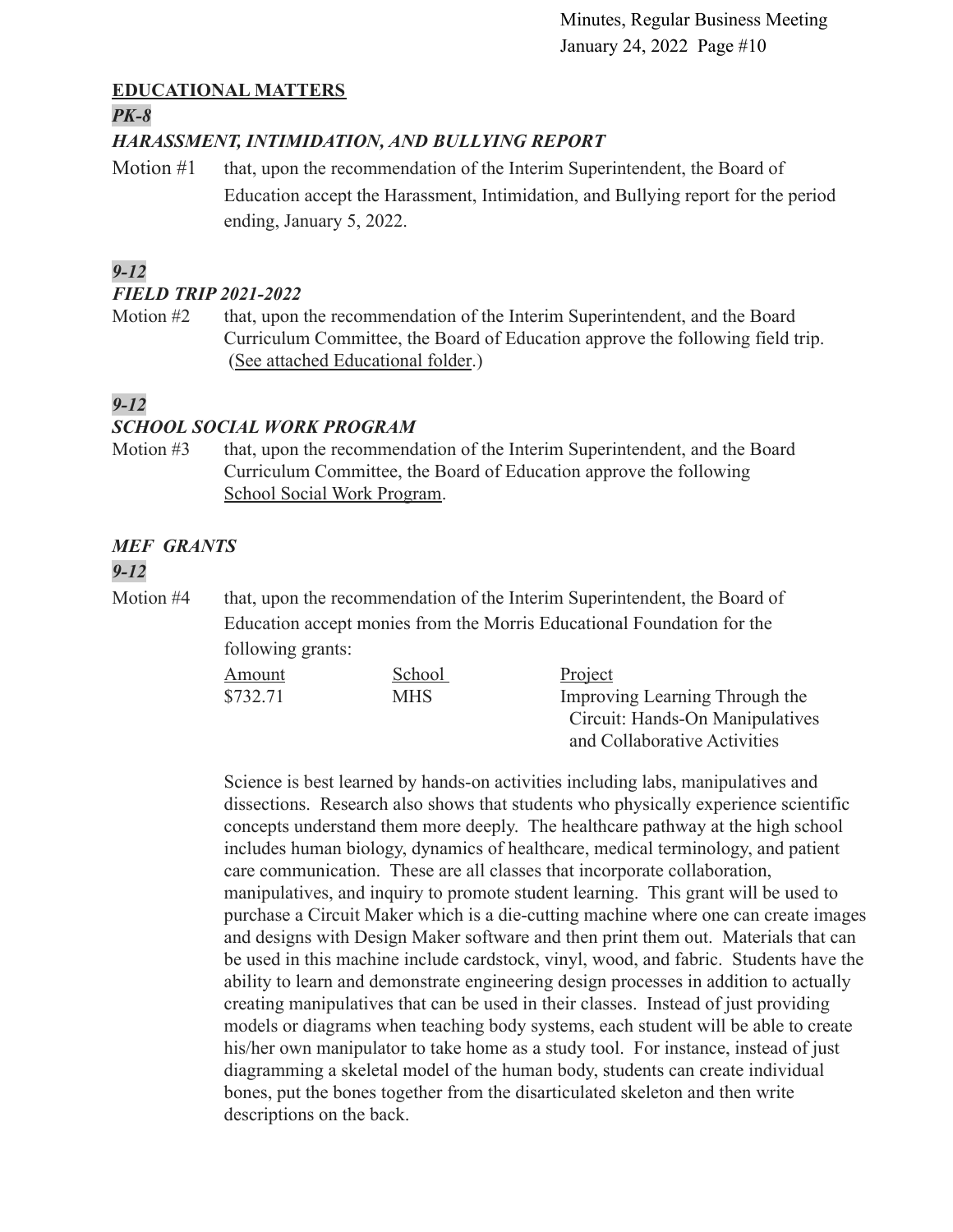\$1,050.00 TJ Teacher SELebraton- Social Emotional Learning Wellness for **Staff** 

While there has been considerable research and attention focused on the positive impact of social-emotional learning skills for students, equal consideration must be given to the social-emotional development of the educators responsible for teaching, coaching, and modeling these skills. During designated staff meetings, Michael C. Selbst, PH.D., BCBA-D, Executive Director of Behavior Therapy Associates, will provide a virtual workshop presentation on "Teacher SELebration"/ a two-part virtual workshop series. During the presentation, there will be a balance of current trends and SEL content, evidence-based strategies, and opportunities for participants to practice SEL skills. Helping school educators better understand their own self-care and self-compassion will enhance the knowledge and understanding of the MSD's student, family, and community needs through the lens of teacher and staff Social and Emotional Learning. These workshops will take place for the staff of the Thomas Jefferson School and Woodland School.

### *DISTRICT*

*PK-8*

### *COMMUNITY SCHOOL GREAT HORIZONS AND ADULT SCHOOL 2021-2022*

Motion #5 that, upon recommendation of the Interim Superintendent, the Board of Education approve the following courses and instructors for the Spring 2022 semester of the Community School Great Horizons and Adult School programming. ([See attached Educational folder](https://drive.google.com/file/d/1wip0YOg0sbghLY0nC4-KlZWGKTZHuvhM/view?usp=sharing)). Fees paid from collected tuition.

### *DISTRICT*

### *COMMUNITY SCHOOL - SPRING 2022 TRIPS*

Motion #6 that, upon recommendation of the Interim Superintendent, the Board of Education approve the following trips for the Spring 2022 semester of the Community School programming. ([See attached Educational folder\)](https://drive.google.com/file/d/1ROINOpmGkHc8AlME8168wTWQsnuFxe63/view?usp=sharing)

> This program is contacted with and run through Group Tours and Travel LLC and there is no out of pocket expense for the Community School. A per person registration fee is paid to the Community School for each participant.

## *PK-8*

### *2021-2022 ARP AFTER SCHOOL PROGRAM*

Motion #7 that, upon the recommendation of the Interim Superintendent and the Board Curriculum Committee, the Board of Education approve the ARP After School Program at each of the elementary schools for the 2021-2022 school year.

| Program:     | <b>ARP After School Program</b>                                    |
|--------------|--------------------------------------------------------------------|
| Description: | Academic support for grades K-5                                    |
|              | The Afterschool Program through ARP-ESSER (American Rescue)        |
|              | Plan Elementary and Secondary Schools Emergency Relief) will       |
|              | provide expanded learning time for identified students grades 2-5. |
|              | The program will total 10 weeks and will provide 6 weeks dedicated |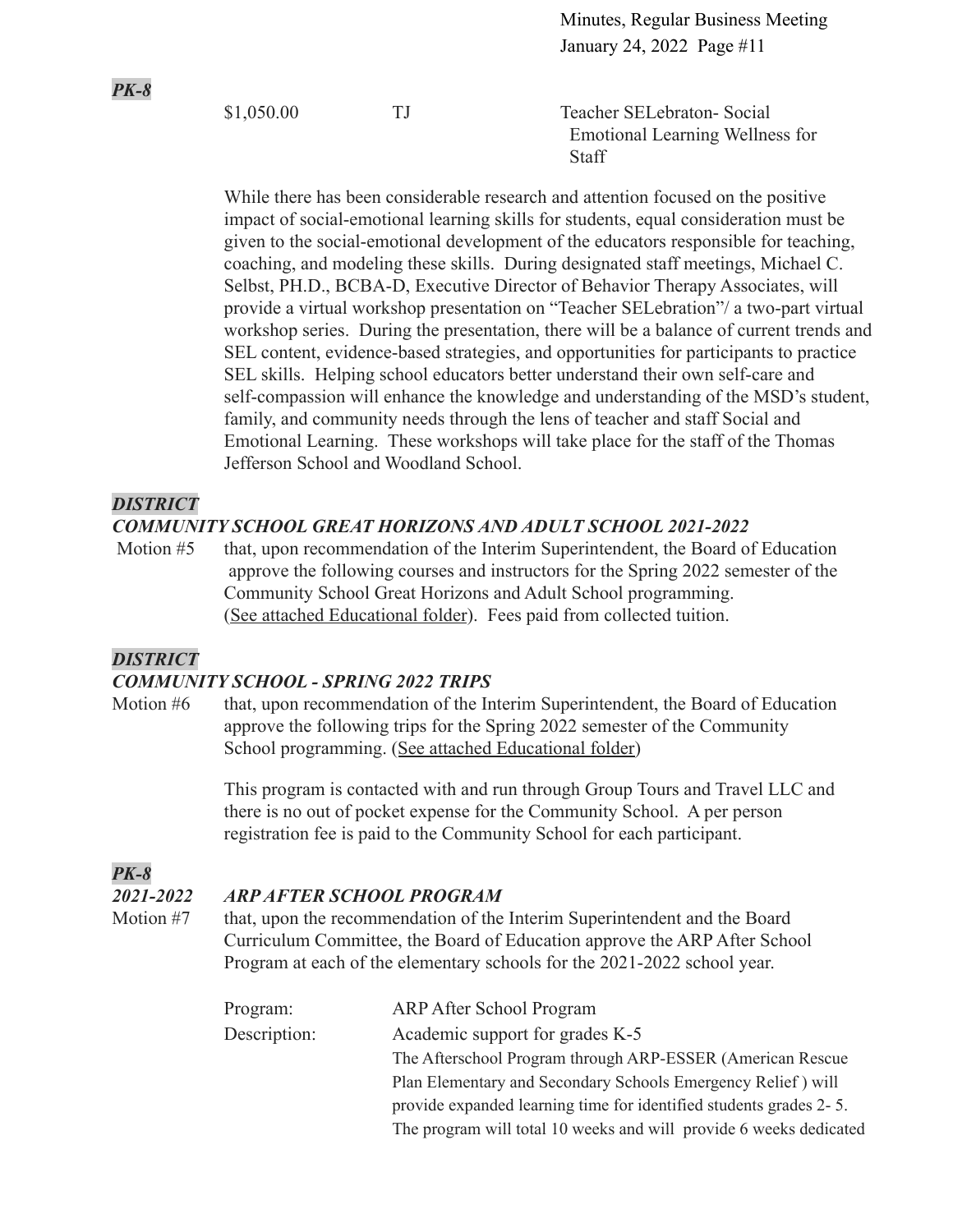weeks of math support and 4 dedicated weeks of ELA support (timeframes based on the diagnostic and Start Strong data). Dates: January, 2022 - June, 2022 Funding Source: ARP grant

## **EDUCATIONAL MATTERS (Motions #1-7)**

Moved by Ms. Murphy, seconded by Mrs. Pedalino

| AYES:    | Mrs. Bangiola, Mrs. Cole, Mrs. Davidson, Ms. Galdi, Mrs. Pedalino, |
|----------|--------------------------------------------------------------------|
|          | Dr. Rodriguez, Mrs. Wall, Ms. Murphy, Mrs. Spiotta                 |
| NOES:    | <b>None</b>                                                        |
| ABSTAIN: | <b>None</b>                                                        |

ABSENT: Mr. Smith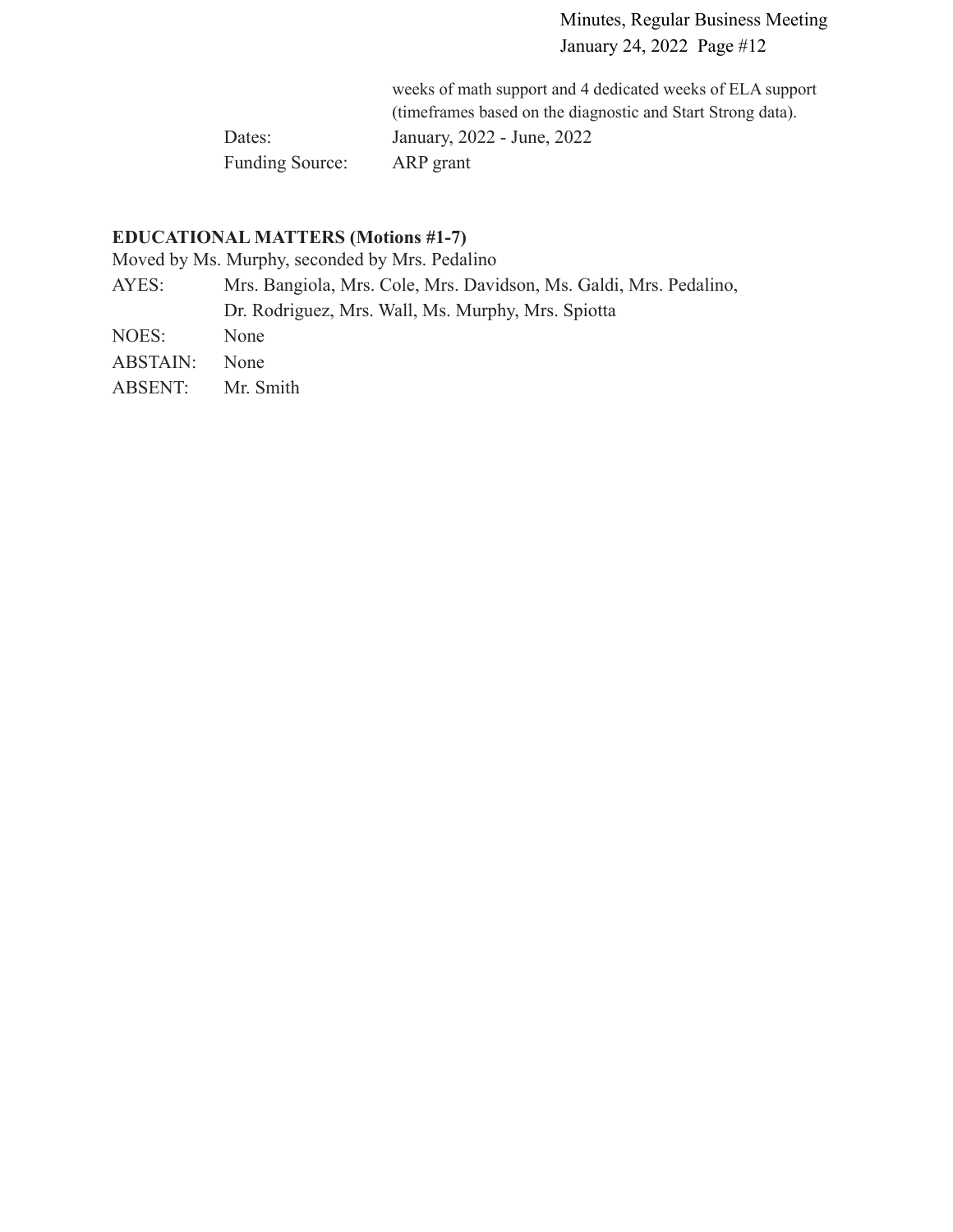## **PUPIL SERVICES** *DISTRICT*

### *OUT OF DISTRICT ROSTER*

Motion #1 that, upon the recommendation of the Interim Superintendent, the Board of Education approve placements and instructional services for students with disabilities, including those received by the district and those attending schools for which tuition is charged, for the month of January as noted in the detailed listing maintained on file in the Board Secretary's office.

## **EXPLANATION**

Students with IEPs whose needs cannot be met in the programs that exist within the district are placed in outside private and public schools approved by the New Jersey Department of Education for students with disabilities. Attendance is monitored monthly in order to ensure students are enrolled as agreed and the state-mandated contract with each school states that two weeks' notice is required for removal of a student. Case managers make at least two visits per school year for each student enrolled in one of these schools, including one visit that involves the convening of an IEP Team to complete an annual review of the student's IEP. In order to preserve confidentiality, all students are identified only by their local and/or state identification numbers in any listing that is maintained outside the Office of Pupil Services.

## *PK-8*

## *STIPULATION OF SETTLEMENT*

Motion #2 that, upon the recommendation of the Superintendent, the Board of Education approve Stipulation of Settlement resolving a dispute pertaining to student #702697. The Stipulation of Settlement is on file in the office of the Director of Pupil Services.

## **PUPIL SERVICES (Motions #1-2)**

Moved by Ms. Murphy, seconded by Dr. Rodriguez

| AYES:           | Mrs. Bangiola, Mrs. Cole, Mrs. Davidson, Ms. Galdi, Mrs. Pedalino, |
|-----------------|--------------------------------------------------------------------|
|                 | Dr. Rodriguez, Mrs. Wall, Ms. Murphy, Mrs. Spiotta                 |
| NOES:           | None                                                               |
| <b>ABSTAIN:</b> | <b>None</b>                                                        |
| ABSENT:         | Mr. Smith                                                          |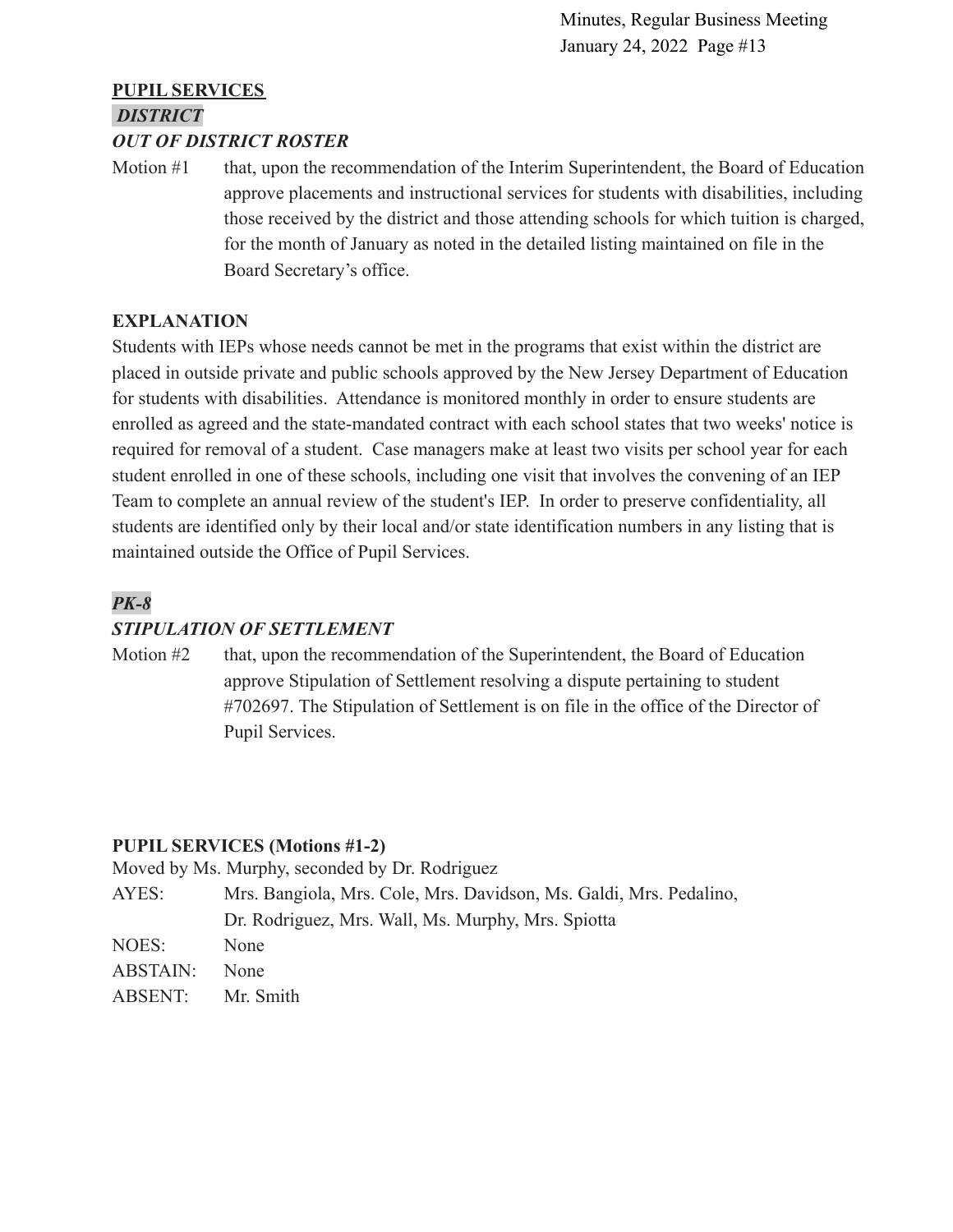### **HUMAN RESOURCES**

### *PK-8*

### *ESTABLISH POSITION(S) 2021-2022*

Motion #1 that, upon the recommendation of the Interim Superintendent, the Board of Education establish the following position(s) for the 2021-2022 school year:

 $\geq$  (1) 1.0 ABS, HC (eff. 01/14/22)

 $\geq$  (1) 1.0 PreK Special Education - Self Contained, TBD

### *RESIGNATION(S)/TERMINATION(S)/RETIREMENT(S) 2021-2022*

Motion #2 that, upon the recommendation of the Interim Superintendent, the Board of Education approve the resignation(s), termination(s) and/or retirement(s) of the following staff according to the effective date and reason shown:

| <b>DISTRICT</b>                        |                   |
|----------------------------------------|-------------------|
| Demopoulos, Angelica                   | March 1, 2022     |
| 1.0 Social Worker, PS                  | Resigned          |
| Denny-Williams, Tracey                 | March 1, 2022     |
| 1.0 Bus Aide, TRANS                    | Resigned          |
| Hartman, Erica                         | February 25, 2022 |
| 1.0 Director of Technology Integration | Resigned          |
| Underhill, Jacqueline                  | April 1, 2022     |
| 1.0 Bus Aide, TRANS                    | Retired           |
| $PK-8$                                 |                   |
| Avegno, Abdel                          | March 15, 2022    |
| 1.0 Phys. Ed., FMS                     | Resigned          |

### *PK-8 RESCIND MOTION – APPOINTMENT(S) 2021-2022*

Motion #3 that, upon the recommendation of the Interim Superintendent, the Board of Education Rescind the approval for the following support staff due to recall.

#### *APPOINTMENT(S) 2021-2022 \*/\*\**

Motion #5 that, upon the recommendation of the Interim Superintendent, the Board of Education approve the appointment of the following to the position/s stated at the annual salary rates and effective date/s shown, and further that the Board of Education approve the submission to the County Superintendent applications for emergency hiring, pending approval of all Human Resource documents and/or requirements and each applicant's attestation that s/he has not been convicted of any disqualifying crime pursuant to the provisions of N.J.S.A. 18a6-7.1 et seq.; 18:39-17 et seq.; 18A:6-4.13 et seq.: In place of:

|                              |                                               |                   | TIL DIACE OF |
|------------------------------|-----------------------------------------------|-------------------|--------------|
| Suyal, Neha<br>$1.0$ ABS, HC | \$25,760<br>\$20 hr, 7 hrs/day, 184 days/year | 01/03/22-06/30/22 |              |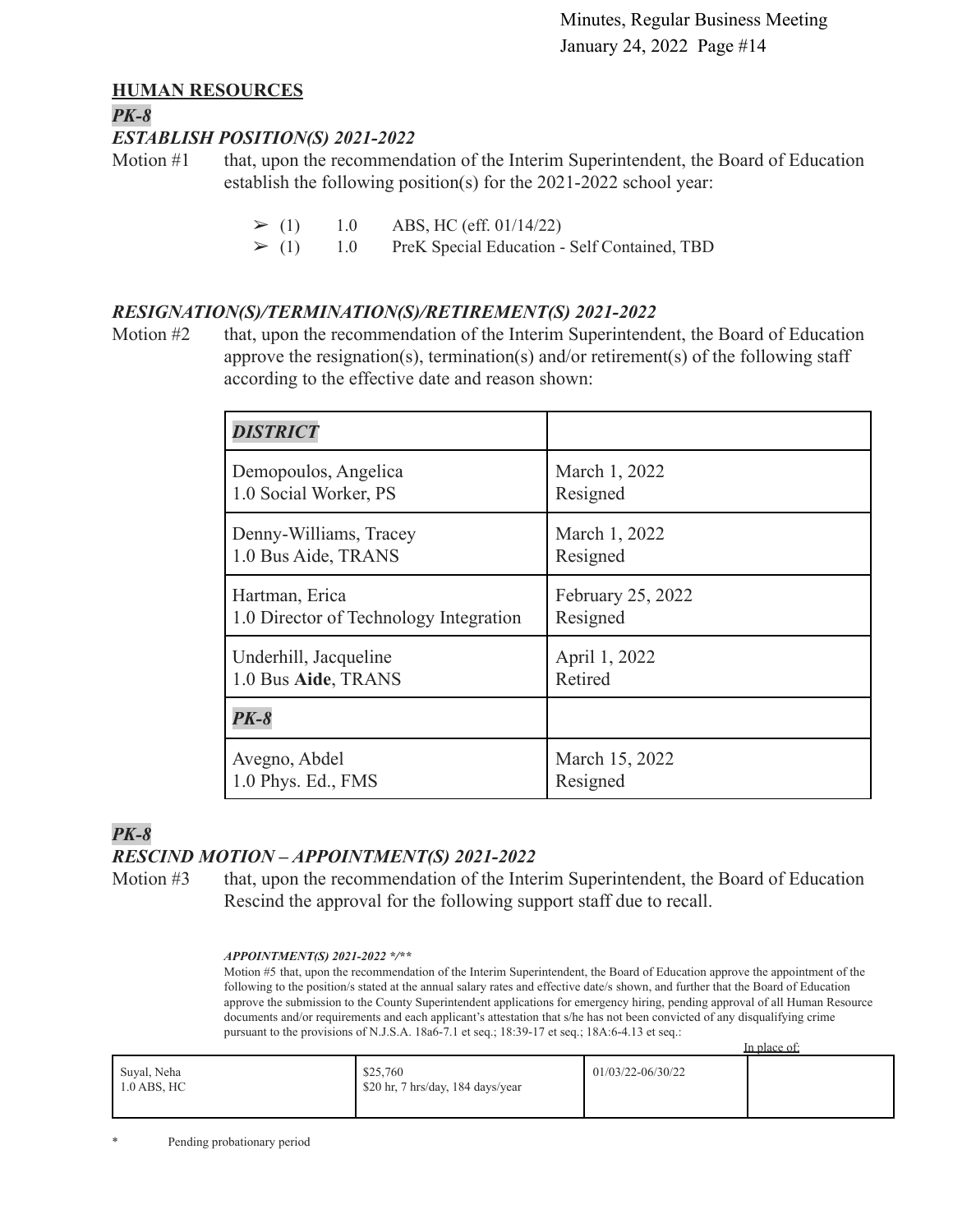- \*\* Pending completion of paperwork
- \* Previously Approved under Human Resources Motion #5 on the December 20, 2021 Board of Education Agenda.

### *APPOINTMENT(S) 2021-2022 \*/\*\**

Motion #4 that, upon the recommendation of the Interim Superintendent, the Board of Education approve the appointment of the following to the position/s stated at the annual salary rates and effective date/s shown **(changes in bold)**, and further that the Board of Education approve the submission to the County Superintendent applications for emergency hiring, pending approval of all Human Resource documents and/or requirements and each applicant's attestation that s/he has not been convicted of any disqualifying crime pursuant to the provisions of N.J.S.A. 18a6-7.1 et seq.; 18:39-17 et seq.; 18A:6-4.13 et seq.:

|                                                                                     |                                                  |                                         | In place of:                                          |
|-------------------------------------------------------------------------------------|--------------------------------------------------|-----------------------------------------|-------------------------------------------------------|
| $PK-8$                                                                              |                                                  |                                         |                                                       |
| Dawkins, Shanee<br>$1.0$ ABS, LLC                                                   | \$25,760<br>\$20/hr, 7 hrs/day, 184<br>days/year | 01/03/22-06/30/22                       | Barragan, L.<br>Resigned                              |
| Jagoo, Charline<br>1.0 ABS, HC                                                      | \$25,760<br>\$20/hr, 7 hrs/day, 184<br>days/year | 01/14/22-06/30/22                       | Est. 01/24/22                                         |
| Maderna, Lisa<br>1.0 Language Arts, FMS                                             | \$56,042<br>BA, Step 1                           | 09/13/21-02/23/22<br>02/24/22-06/30/22  | Fidalgo, M.<br>Schmitt, C.<br>Leave Replacement       |
| Meeks, Maureen<br>1.0 Art, HC (9/1/22-2/2/22)<br>1.0 Gr. 2, WD $(2/3/22 - 6/30/22)$ | \$62,077<br>MA, Step 6                           | 09/01/22-02/02/22<br>02/03/22-06/30/22  | Brown, C.<br>Jacobs-Pennetti, S.<br>Leave Replacement |
| Rogalsky, Erica<br>1.0 Spec. Ed. Math, FMS                                          | \$61,112<br>BA, Step 8                           | 03/28/22-06/30/22                       | Viersma, E.<br>Reassigned                             |
| Alfieri, Daniel<br>1.0 Language Arts, FMS                                           | \$64,692<br>BA, Step 10                          | 02/22/22-06/30/22                       | Landy, S.<br>Reassigned                               |
| Downing, Sean<br>1.0 Language Arts, FMS                                             | \$56,042<br>BA, Step 1                           | $09/01/21 - 06/30/22$<br>(Revised date) | McAndrew, B.<br>Leave Replacement                     |
| <b>DISTRICT</b>                                                                     |                                                  |                                         |                                                       |
| Fulgenzi, Daniel                                                                    | \$35,000                                         | $01/11/22 - 06/30/22$                   | Danus, J.                                             |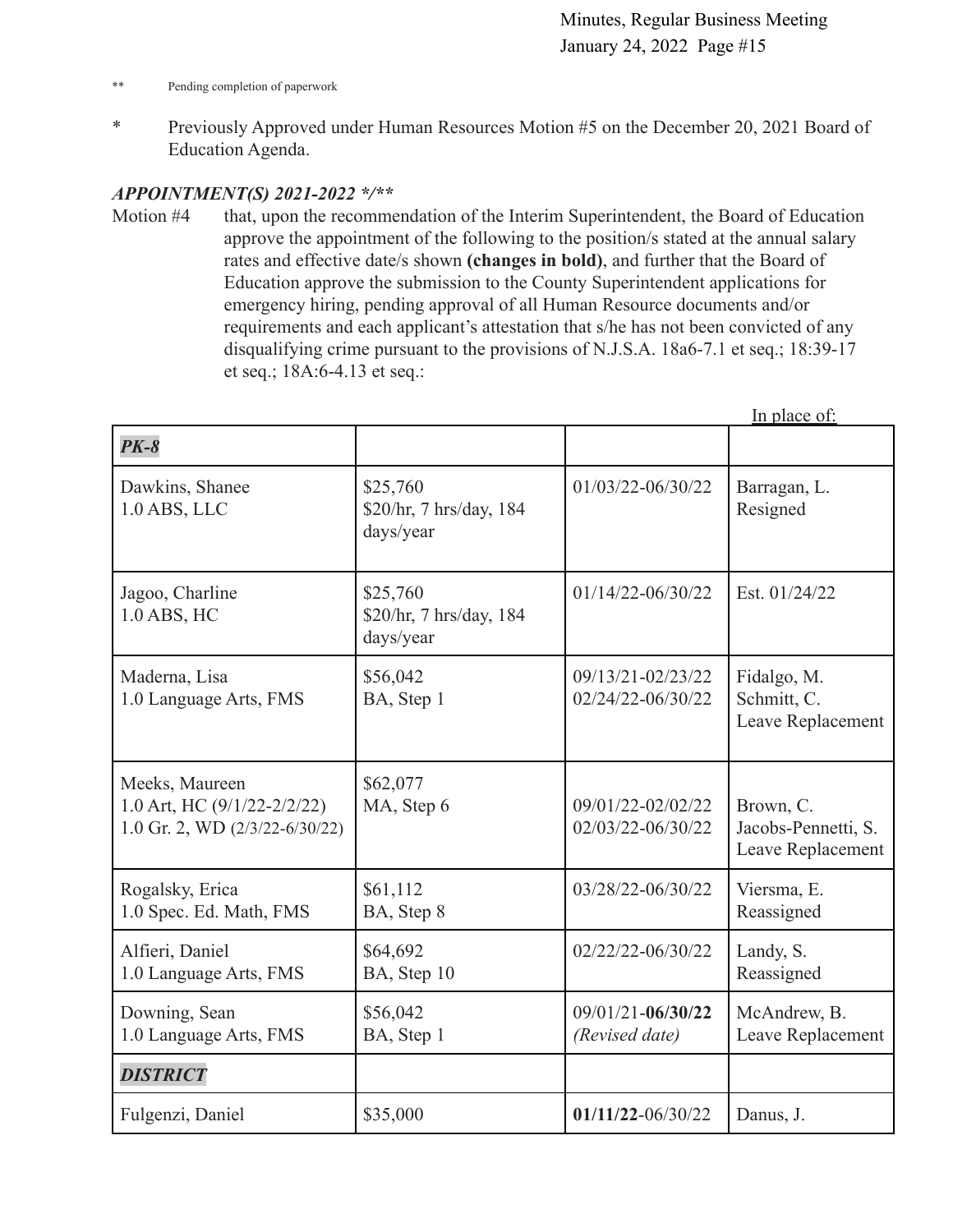| 1.0 Cafeteria Driver/<br>Floater, B&G                        |                                                                | (Revised date)        | Reassigned               |
|--------------------------------------------------------------|----------------------------------------------------------------|-----------------------|--------------------------|
| Irizarry, Adelphy<br>1.0 Computer Technician,<br><b>TECH</b> | \$57,000                                                       | $01/31/22 - 06/30/22$ | Casendino, R.<br>Retired |
| Rodriguez, Tito<br>1.0 Bus Driver, Trans.                    | \$32,400<br>\$30 hr., 6 hrs/day, 180<br>days/year              | $01/24/22 - 06/30/22$ | Est. 7/20/20             |
| Rubino, Ronald<br>0.5 Bus Driver, Trans.                     | \$16,200<br>\$30 hr., 3 hrs/day, 180<br>days/year<br>(revised) | $01/03/22 - 06/30/22$ | Employee $\#6600$        |

\*Pending completion of paperwork

\*\*Pending probationary period

## *TRANSFER(S), CHANGE(S) OF ASSIGNMENT, TITLE AND OR/ SALARY 2021-2022 \**

Motion #5 that, upon the recommendation of the Interim Superintendent, the Board of Education approve the change(s) of assignment and/or salary for the following certified staff:

| Employee            | <b>Current Position</b>          | <b>New</b><br>Position                | Salary                                                                                | In Place of:              | Effective |
|---------------------|----------------------------------|---------------------------------------|---------------------------------------------------------------------------------------|---------------------------|-----------|
| $PK-8$              |                                  |                                       |                                                                                       |                           |           |
| Cardona, Heiddi     | 1.0 Custodian,<br><b>MHS</b>     | 1.0 Foreman,<br>AH                    | \$49,454<br>(\$47,879 Step 6)<br>975 License.<br>S<br>Stipend<br>600 Longevity)<br>\$ | Meehan, C.<br>Retired     | 01/25/22  |
| Landy, Sarah        | 1.0 Language Arts,<br><b>FMS</b> | 1.0 Special<br>Ed. Lang.<br>Arts, FMS | N/A                                                                                   | Employee<br>#6443         | 02/22/22  |
| Sommer,<br>Jeanette | 1.0 ELL, FMS                     | 1.0 ELL, HC                           | N/A                                                                                   | Ygnacio, N.<br>Reassigned | 01/03/22  |
| <b>DISTRICT</b>     |                                  |                                       |                                                                                       |                           |           |
| Lodein, Bassam      | 1.0 Main., B&G                   | N/A                                   | \$47,426<br>$($47,426 +$<br>888 License<br>Stipend)                                   | N/A                       | 10/27/21  |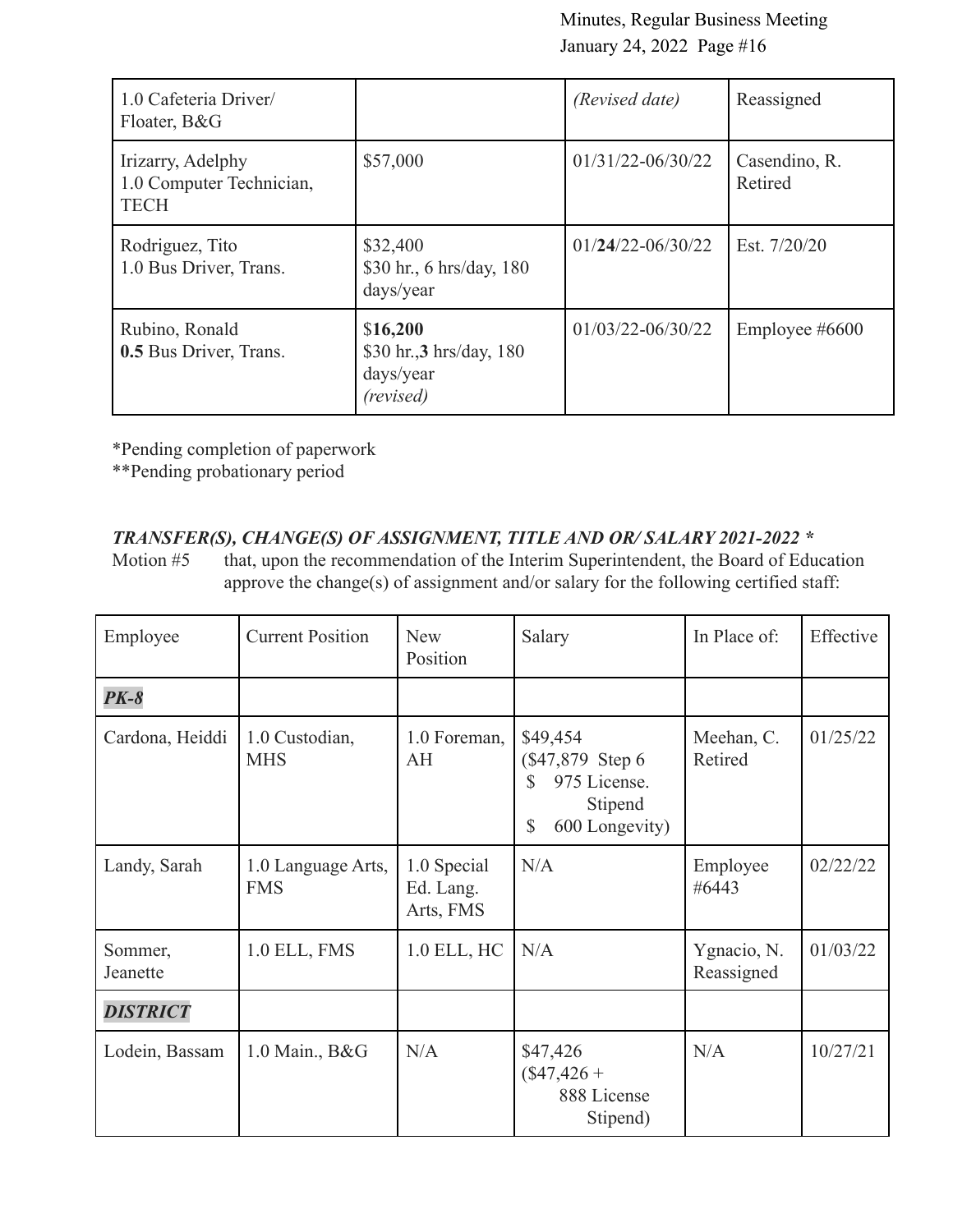| Rodriguez,<br>Celia Patricia | 1.0 Bus Aide,<br>Trans.       | N/A                              | $$14,850$ (\$15 per<br>hour, 5.5 hrs/day,<br>180 days/year | N/A                    | 01/25/22 |
|------------------------------|-------------------------------|----------------------------------|------------------------------------------------------------|------------------------|----------|
| Walker, Carla                | 1.0 District<br>Registrar, CO | 1.0 Class V<br>Secretary,<br>B&G | \$58,745 Step 13<br>$($58,370 +$<br>375 Longevity)         | Maxton, A.<br>Resigned | 03/11/22 |

\*Pending probationary period

## *TRANSFER(S), CHANGE(S) OF ASSIGNMENT, TITLE AND OR/ SALARY 2022-2023 \**

Motion #6 that, upon the recommendation of the Interim Superintendent, the Board of Education approve the change(s) of assignment and/or salary for the following certified staff:

| Employee       | <b>Current Position</b>      | <b>New</b><br>Position     | Salary                                                                          | In Place of:         | Effective |
|----------------|------------------------------|----------------------------|---------------------------------------------------------------------------------|----------------------|-----------|
| $PK-8$         |                              |                            |                                                                                 |                      |           |
| Hackett, Akeem | 1.0 Custodian,<br><b>LLC</b> | 1.0 Foreman,<br><b>LLC</b> | \$62,454<br>(\$60,479 Step 13)<br>1,000 Longevity<br>License<br>975<br>Stipend) | Hudak, J.<br>Retired | 08/01/22  |

\*Pending probationary period

## *JOB DESCRIPTION(S) 2021-2022*

Motion #7 that, upon the recommendation of the Interim Superintendent, the Board of Education approve the following job descriptions:

| $PK-8$          |                                                       |
|-----------------|-------------------------------------------------------|
|                 | Administrator for Extended School Programs            |
| <b>DISTRICT</b> |                                                       |
|                 | MTSS Teacher on Special Assignment - ARP Grant Funded |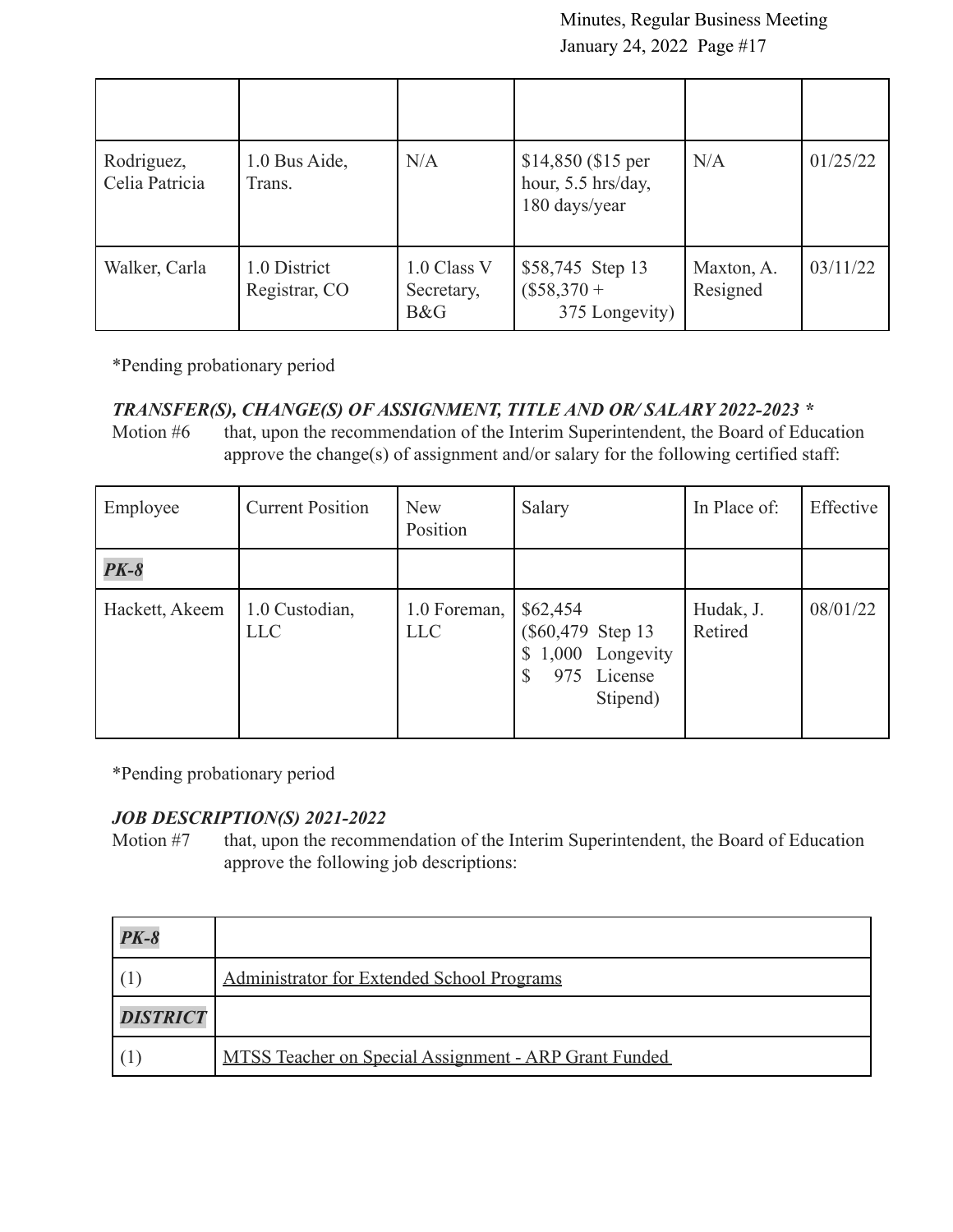## *DISTRICT SUBSTITUTE APPOINTMENTS 2021-2022*

Motion #8 that, upon the recommendation of the Interim Superintendent, the Board of Education approve the following name(s) be added to the list of substitutes, and approve all Morris School District Substitute Teachers to also provide service as Teacher Assistant, ABS, and Lunchroom Playground Aide **(revisions in bold)** as assigned for the 2021-2022 school year, and further that the Board of Education approve submission to the County Superintendent application for emergency hiring and each applicant's attestation that s/he has not been convicted of any disqualifying crime pursuant to the provisions of N.J.S.A 18A:6-7.1 et seq., 18A:6-4.13 et seq.:

## **Teacher:**

Arney, Emily (eff. 01/14/22) Boradia, Heny (eff. 01/12/2022) Campbell, Talizah (eff. 01/25/22) Della Fera, Sharon (eff.01/04/2022) Gillespie, Christina (eff. 01/13/22) Harrison, Heather (eff. 01/19/22) Hessami, Bashira (eff. 01/15/22) (assigned classroom at MHS only) Izzo, Michelle (eff. 1/11/2022) Muheisen, Diana (eff. 01/20/22)

## **BUS DRIVER:**

Hill, Nicole (eff. 1/3/2022)

## **BUS AIDE**

Figueroa, Domingo (eff. 01/21/22)

## *STUDENT TEACHER APPOINTMENTS 2021-2022*

Motion #9 that, upon the recommendation of the Interim Superintendent, the Board of Education approve the following name(s) be added to the list of student teachers, and approve all Morris School District Student Teachers, as assigned for the 2021-2022 school year, and further that the Board of Education approve submission to the County Superintendent application for emergency hiring and each applicant's attestation that s/he has not been convicted of any disqualifying crime pursuant to the provisions of N.J.S.A 18A:6-7.1 et seq., 18A:6-4.13 et seq.:

## *PK-8*

Chaplin, Madison (eff. 01/24/22) (Montclair University) DePaola, Angela (eff. 01/18/22) (Rowan University) Shaw, Bianca (eff. 01/21/22) (Saint Elizabeth University) Testa, Alexandra (eff. 01/21/22) (Rutgers University)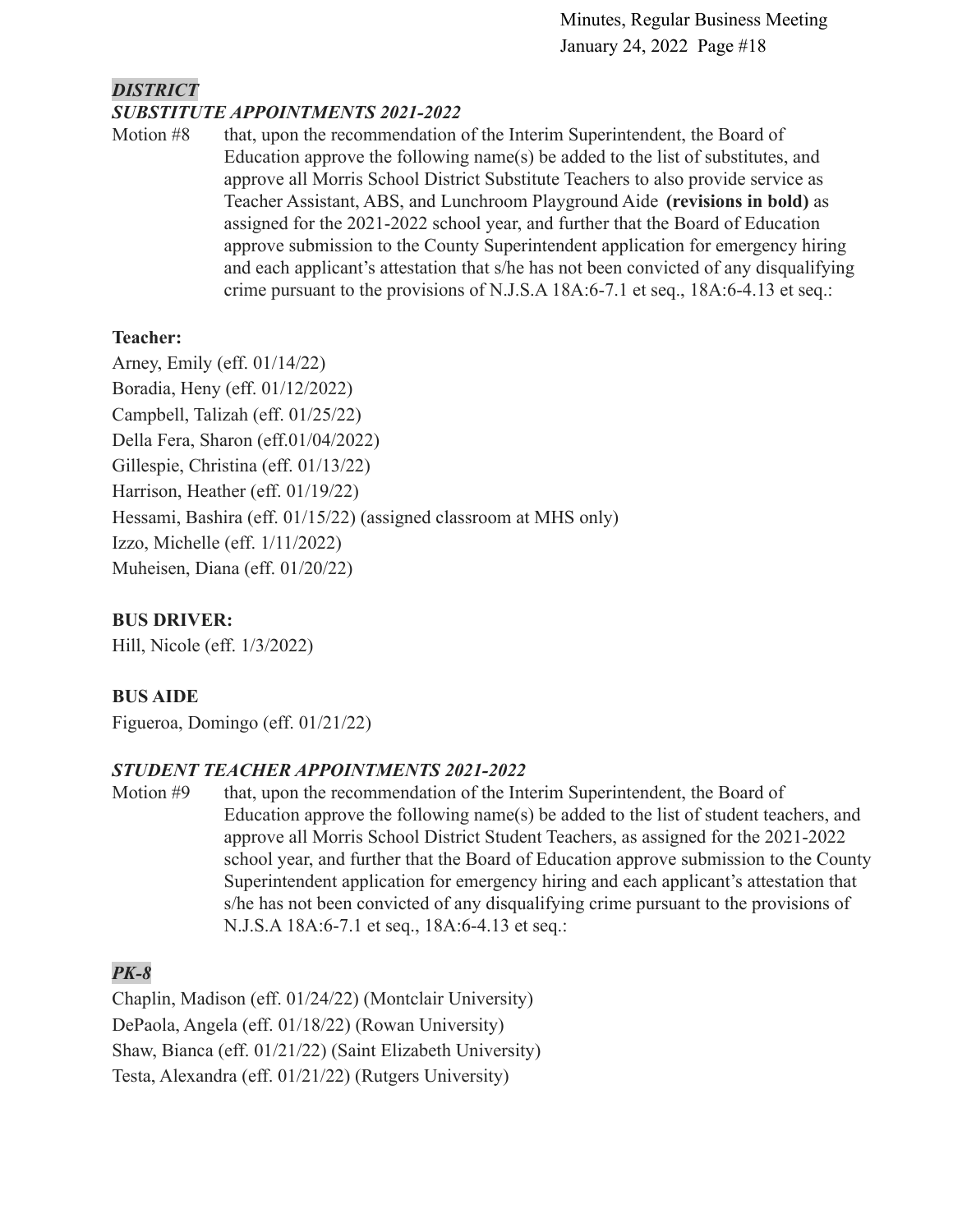## *LEAVE(S) OF ABSENCE 2021-2022*

Motion #10 that, upon the recommendation of the Interim Superintendent, the Board of Education approve a leave of absence to the following staff members under the conditions stated and effective dates shown:

| $PK-8$                                             |                                                                                                                     |                                                                  |
|----------------------------------------------------|---------------------------------------------------------------------------------------------------------------------|------------------------------------------------------------------|
| Carolan, Nicole<br>1.0 PreK, LLC                   | $01/17/22 - 04/08/22$                                                                                               | FMLA **                                                          |
| Gomez, Katherine<br>1.0 Teacher Asst., LLC         | 05/12/22-06/15/22<br>09/01/22-12/05/22<br>12/06/22-03/09/23                                                         | FMLA **<br>FMLA **<br>NJFLA **                                   |
| Jacobs-Pennetti, Sarah<br>1.0 Grade 2, WD          | $02/15/22 - 04/08/22$<br>$04/18/22 - 06/22/22$<br>$09/01/22 - 09/16/22$<br>(Revised Dates)                          | Maternity <sup>*</sup><br>FMLA**<br>FMLA**                       |
| Sommer, Jeanette<br>1.0 ELL, HC                    | 01/10/22-06/30/22                                                                                                   | FMLA - Intermittent **                                           |
| Brown, Mara<br>1.0 Math, FMS                       | $02/22/22 - 04/08/22$<br>$04/18/22 - 06/22/22$<br>$09/01/22 - 09/16/22$<br>$09/19/22 - 12/09/22$<br>(Revised Dates) | Maternity <sup>*</sup><br>FMLA**<br>FMLA**<br>NJFLA **           |
| McAndrew, Brynn<br>1.0 Language Arts, FMS          | $09/02/21 - 09/29/21$<br>$09/30/21 - 12/22/21$<br>$12/23/21 - 3/24/22$<br>$03/25/22 - 06/30/22$<br>(Revised Dates)  | Maternity <sup>*</sup><br>FMLA**<br>NJFLA **<br>Childrearing *** |
| <b>DISTRICT</b>                                    |                                                                                                                     |                                                                  |
| Employee #6636                                     | 11/29/21-01/04/23<br>(Revised dates)                                                                                | Admin. Leave ****                                                |
| Employee #7032                                     | 01/04/22-TBD                                                                                                        | Admin. Leave **                                                  |
| Denny-Williams, Tracey<br>1.0 Bus Aide, TRANS      | 10/21/21-01/31/22<br>02/01/22-02/28/22                                                                              | FMLA **<br>Admin. Leave **                                       |
| McCann, Michelle<br>1.0 Occupational Therapist, PS | $3/14/22 - 4/19/22$<br>$4/20/22 - 9/19/22$<br>(Revised Dates)                                                       | Maternity <sup>*</sup><br>FMLA **                                |

\* Accumulated sick leave may be used up to a period of eight weeks (four weeks before and four weeks after the birth of the baby) – with pay/with benefits.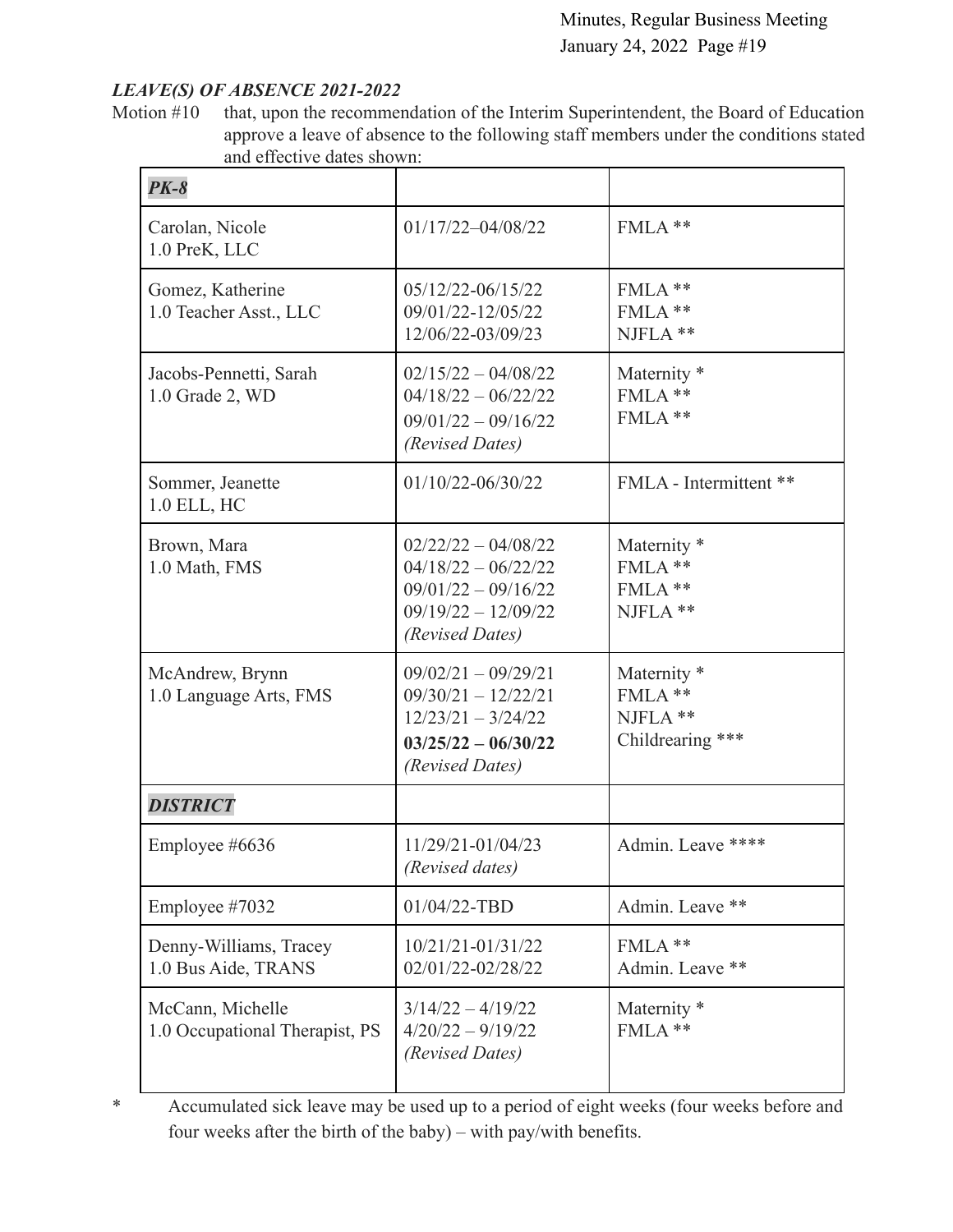- \*\* Without pay/with benefits
- \*\*\* Without pay/without benefits
- \*\*\*\* With pay/with benefits

## *EXTRA PAY 2021-2022*

Motion #11 that, upon the recommendation of the Interim Superintendent, the Board of Education approve the following extra-pay positions for the 2021-2022 school year:

*9-12*

| MORRISTOWN HIGH SCHOOL ATHLETICS |                               |                   |               |            |                               |
|----------------------------------|-------------------------------|-------------------|---------------|------------|-------------------------------|
| <b>POSITION</b>                  | <b>STAFF</b><br><b>MEMBER</b> | <b>YR</b><br>EXP. | <b>SALARY</b> | <b>INC</b> | <b>TOTAL</b><br><b>SALARY</b> |
| <b>ATHLETICS - MHS</b>           |                               |                   |               |            |                               |
| <b>Baseball</b>                  |                               |                   |               |            |                               |
| <b>Baseball Assistant Coach</b>  | Lopez, Brandon                | 3                 | \$5,037       | NG         | \$5,037                       |
| <b>Softball</b>                  |                               |                   |               |            |                               |
| Softball Assistant Coach         | Roberts, Juliana              |                   | \$5,037       | <b>NG</b>  | \$5,037                       |
| Softball Assistant Coach         | Aragon, Pedra                 |                   | \$5,037       | <b>NG</b>  | \$5,037                       |
| <b>Lacrosse</b>                  |                               |                   |               |            |                               |
| Head Coach                       | Stadtlander, Sean             |                   | \$5,964       | NG         | \$5,964                       |

## *9-12*

| <b>MORRISTOWN HIGH SCHOOL CO-CURRICULAR</b> |                               |            |               |            |                               |
|---------------------------------------------|-------------------------------|------------|---------------|------------|-------------------------------|
| <b>POSITION</b>                             | <b>STAFF</b><br><b>MEMBER</b> | YR<br>EXP. | <b>SALARY</b> | <b>INC</b> | <b>TOTAL</b><br><b>SALARY</b> |
| <b>CO-CURRICULAR - MHS</b>                  |                               |            |               |            |                               |
| Drama Lighting Coordinator                  | LaVigne, George               |            | \$1,250       | NG         | ,250                          |

## *DISTRICT*

| <b>PUPIL SERVICES CO-CURRICULAR</b>             |                     |                   |               |                |                     |
|-------------------------------------------------|---------------------|-------------------|---------------|----------------|---------------------|
| <b>POSITION</b>                                 | <b>STAFF MEMBER</b> | <b>YR</b><br>EXP. | <b>SALARY</b> | <b>INC</b>     | <b>TOTAL SALARY</b> |
| <b>CO-CURRICULAR - PUPIL</b><br><b>SERVICES</b> |                     |                   |               |                |                     |
| Special Education Parent Advisory               | Masur, Julia        |                   | <b>\$900</b>  | N <sub>G</sub> | <b>\$900</b>        |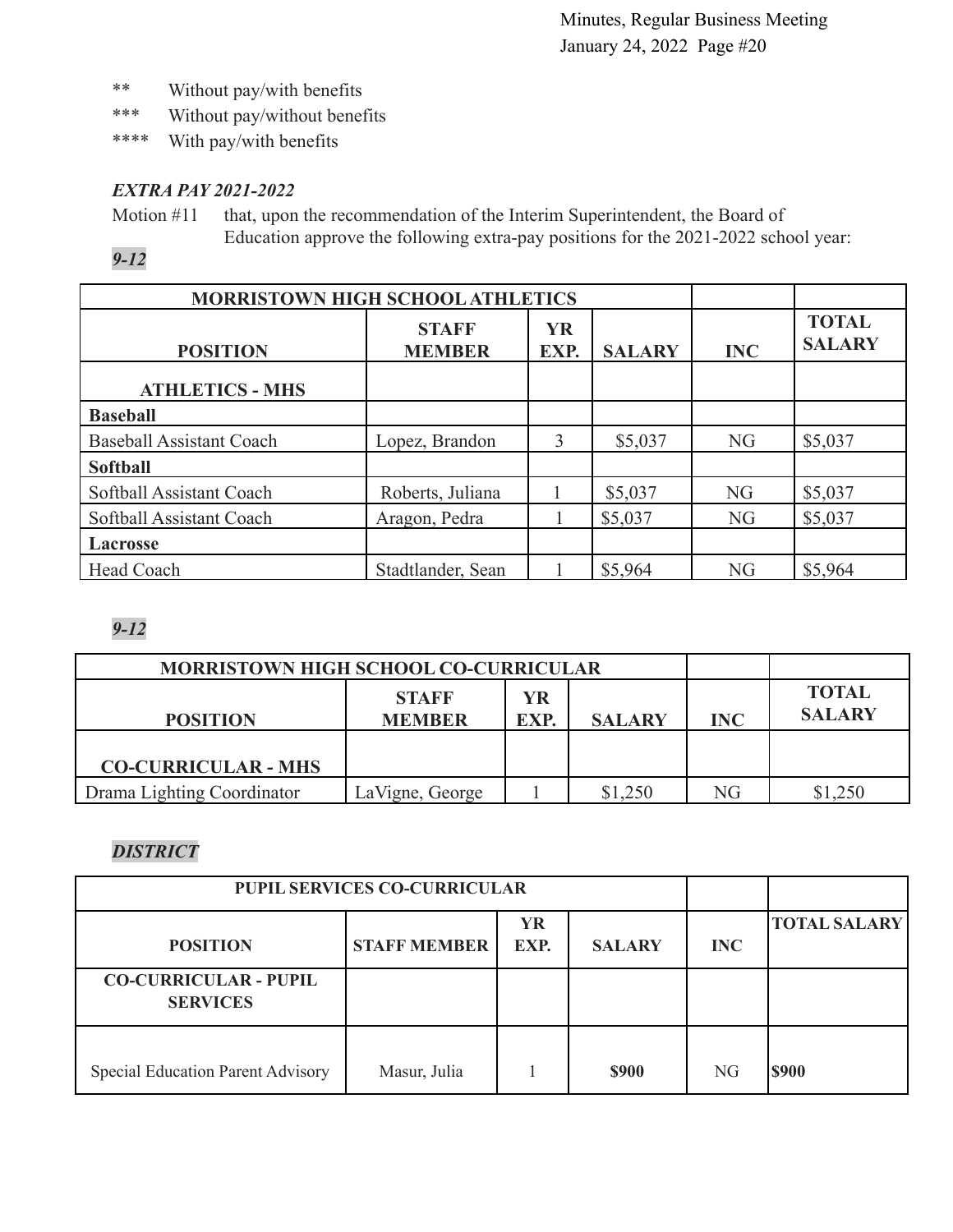ı

## *EXTRA PAY REVISION 2021-2022*

Motion #12 that, upon the recommendation of the Interim Superintendent, the Board of Education approve the following extra-pay positions **(revisions in bold)** for the 2021-2022 school year:

## *9-12*

Г

| <b>MORRISTOWN HIGH SCHOOL ATHLETICS</b> |                                |                         |               |            |                               |
|-----------------------------------------|--------------------------------|-------------------------|---------------|------------|-------------------------------|
| <b>POSITION</b>                         | <b>STAFF MEMBER</b>            | <b>YR</b><br>EXP.       | <b>SALARY</b> | <b>INC</b> | <b>TOTAL</b><br><b>SALARY</b> |
| <b>ATHLETICS - MHS</b>                  |                                |                         |               |            |                               |
| Lacrosse:                               |                                |                         |               |            |                               |
| Head Coach                              | <b>Kyle Goss (Rescind)</b>     | 5                       | \$0           | NG         | <b>\$0</b>                    |
| <b>Assistant Coach</b>                  | Dillon Fontanella              | $\overline{\mathbf{4}}$ | <b>SO</b>     | NG         | \$0                           |
|                                         | (Rescind)                      |                         |               |            |                               |
| <b>Assistant Coach</b>                  | Stadtlander, Sean<br>(Rescind) | $\overline{2}$          | <b>\$0</b>    | NG         | \$0                           |
| Softball                                |                                |                         |               |            |                               |
| Softball Head Coach                     | Flynn, Casey<br>(Rescind)      | 3                       | <b>SO</b>     | NG         | \$0                           |
| Softball Assistant Coach                | Costa, Kelli<br>(Rescind)      | 3                       | \$0           | NG         | \$0                           |

## *DISTRICT*

| <b>PUPIL SERVICES CO-CURRICULAR</b>             |                                |                   |               |                |                               |
|-------------------------------------------------|--------------------------------|-------------------|---------------|----------------|-------------------------------|
| <b>POSITION</b>                                 | <b>STAFF MEMBER</b>            | <b>YR</b><br>EXP. | <b>SALARY</b> | <b>INC</b>     | <b>TOTAL</b><br><b>SALARY</b> |
|                                                 |                                |                   |               |                |                               |
| <b>CO-CURRICULAR - PUPIL</b><br><b>SERVICES</b> |                                |                   |               |                |                               |
| Special Education Parent<br>Advisory            | Voswinkel, Amanda<br>(Rescind) |                   | <b>\$600</b>  | N <sub>G</sub> | <b>\$600</b>                  |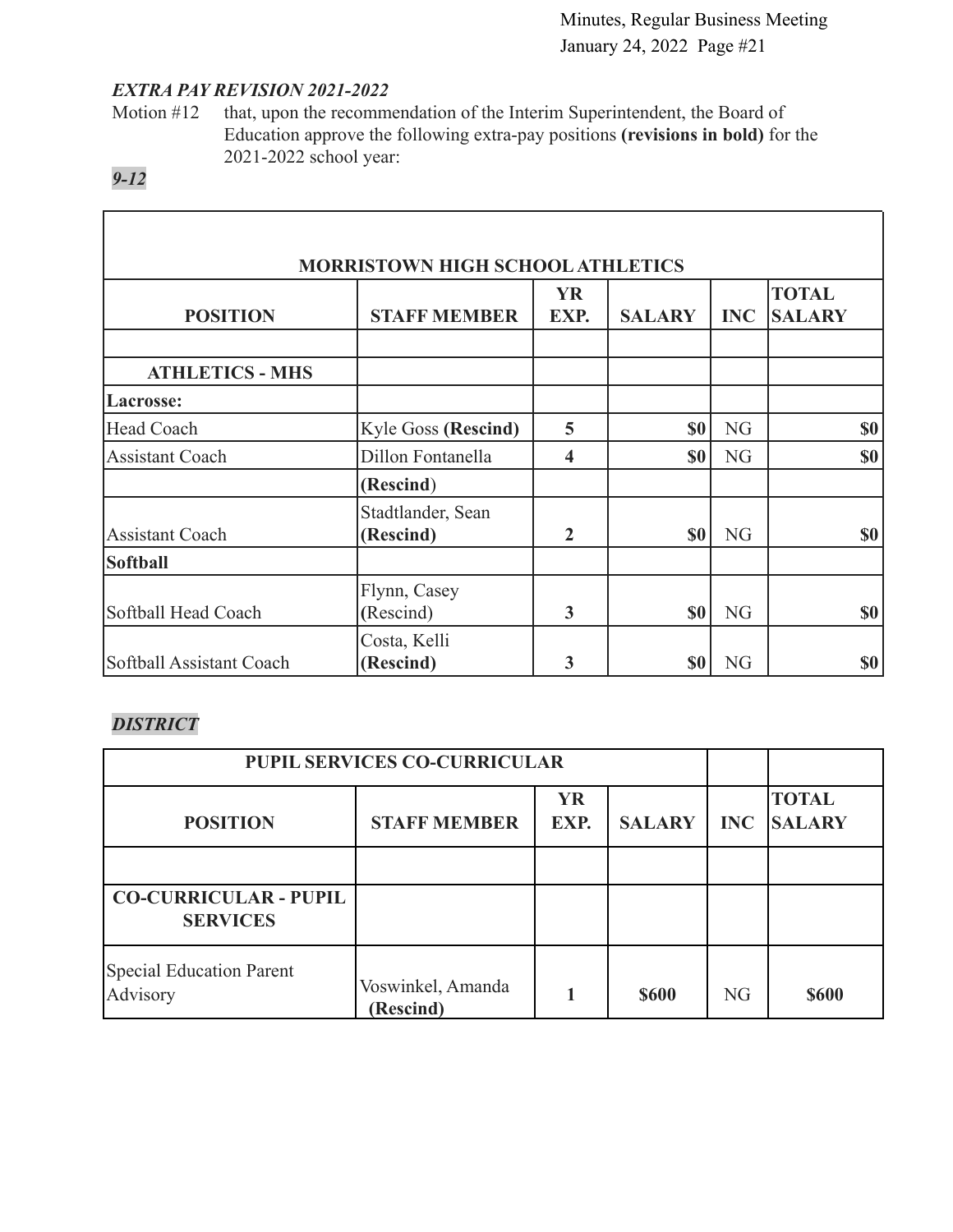### *PK-8 FMS SPRING MUSICAL 2021-2022*

Motion #13 that, upon the recommendation of the Interim Superintendent, the Board of Education approve the following for the FMS 2021-2022 Spring Musical

| Program: | <b>FMS</b> Spring Musical           |
|----------|-------------------------------------|
| Dates:   | March 4, 2022 and March 5, 2022     |
| Funding: | <b>FMS Student Activity Account</b> |
| Rate:    | As outlined below                   |

Pit Director - \$2,000 David Gallagher

Violinist - \$250 Tomblin, Samantha

**EXPLANATION**: Upon submission of an approved timesheet, staff member will be compensated as outlined above.

## *DISTRICT*

## *REFERRAL BONUS 2021-2022*

Motion #14 that, upon the recommendation of the Interim Superintendent, the Board of Education authorizes the payment of a referral bonus to the following staff:

| <b>Staff Member</b> | <b>Position</b> | Location       | <b>Signing Bonus</b> |
|---------------------|-----------------|----------------|----------------------|
| Prudencio, Zulma    | 1.0 Bus Driver  | Transportation | \$500                |

**EXPLANATION:** Referred staff member has successfully completed the required ninety (90) day probationary period. Payment will be made to staff member as outlined above.

## *PK-8*

## *COMMUNITY SCHOOL 2021-2022*

Motion #15 that, upon the recommendation of the Interim Superintendent, the Board of Education approve the following Sunrise/Sunset staff. This is retroactive from January 3, 2022 through the end of the fourth marking period, June 22, 2022. Staff will be compensated for actual days worked when school is in session. Any days that Sunrise/Sunset is not operating due to any district closure will not be compensated:

| Casadevall, Adam | Sub. Assistant | \$15.00/hr. |
|------------------|----------------|-------------|
| Opipari, Gessica | Assistant      | \$15.00/hr. |

*EXPLANATION:* Salaries to be paid out of collected tuitions.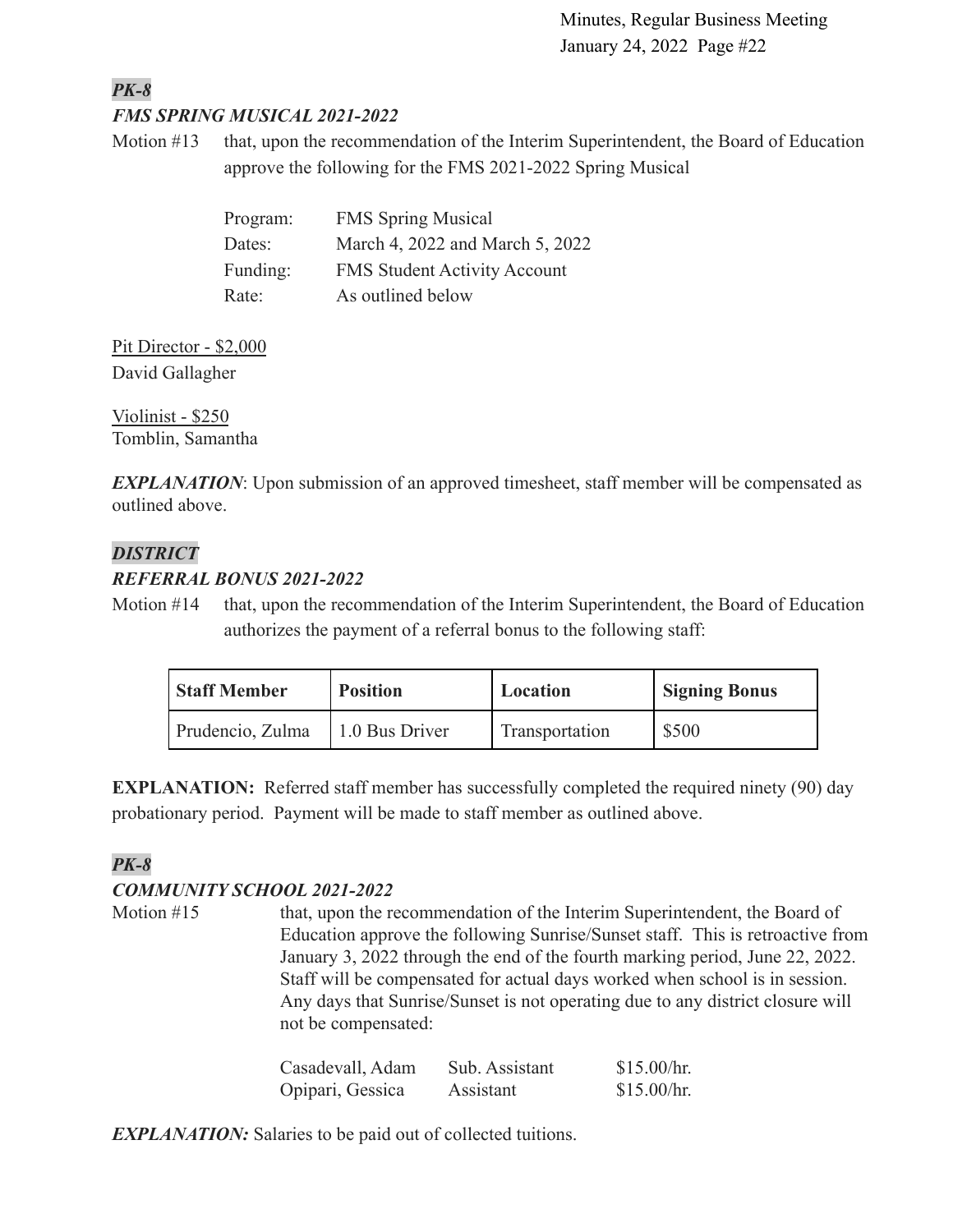Motion #16 that, upon the recommendation of the Interim Superintendent, the Board of Education approve the following Community School staff. This will remain in place through the end of the fourth marking period, June 22, 2022 and will cover additional training courses as added:

> Gelegonya, Donna ARC Trainer- \$35.00/hr. American Red Cross Lifeguard Training Course

## *HUMAN RESOURCES/CURRICULUM*

## *PK-8*

*9-12*

### *2021-2022 ARP AFTER SCHOOL PROGRAM*

Motion #17 that, upon the recommendation of the Interim Superintendent and the Board Curriculum Committee, the Board of Education approve the ARP After School Program at each of the elementary schools for the 2021-2022 school year.

| Program:<br>Description: | <b>ARP After School Program</b><br>Academic support for grades K-5<br>The Afterschool Program through ARP-ESSER (American Rescue)                                                                                                                                                                                                     |
|--------------------------|---------------------------------------------------------------------------------------------------------------------------------------------------------------------------------------------------------------------------------------------------------------------------------------------------------------------------------------|
|                          | Plan Elementary and Secondary Schools Emergency Relief) will<br>provide expanded learning time for identified students grades 2-5.<br>The program will total 10 weeks and will provide 6 weeks dedicated<br>weeks of math support and 4 dedicated weeks of ELA support<br>(timeframes based on the diagnostic and Start Strong data). |
| Dates:                   | January, 2022 - June, 2022                                                                                                                                                                                                                                                                                                            |
| Funding Source:          | ARP grant                                                                                                                                                                                                                                                                                                                             |
| Rate:                    | \$50 hr.                                                                                                                                                                                                                                                                                                                              |
| Staff:                   | All certificated staff as approved by building administrator                                                                                                                                                                                                                                                                          |

*EXPLANATION:* Upon submission of an approved timesheet, staff member will be compensated as outlined above.

### **HUMAN RESOURCES (Motions #1-17)**

Moved by Ms. Murphy, seconded by Mrs. Wall

| AYES:    | Mrs. Bangiola, Mrs. Cole, Mrs. Davidson, Ms. Galdi, Mrs. Pedalino, |
|----------|--------------------------------------------------------------------|
|          | Dr. Rodriguez, Mrs. Wall, Ms. Murphy, Mrs. Spiotta                 |
| NOES:    | <b>None</b>                                                        |
| ABSTAIN: | <b>None</b>                                                        |

ABSENT: Mr. Smith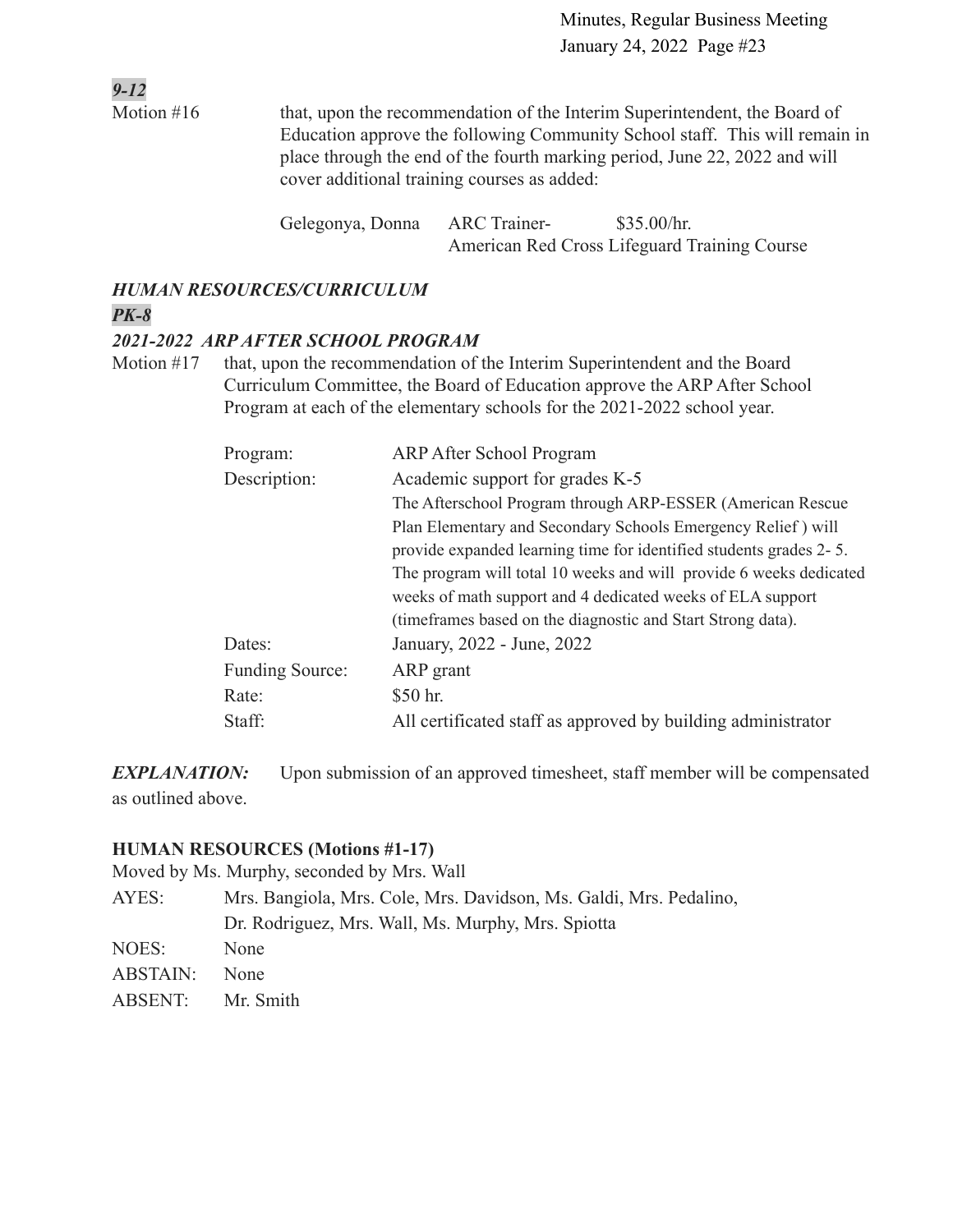### **BUSINESS MATTERS**

### *DISTRICT*

### **Financial Reports**

## Motion # 1 **Financial Reports of the Secretary to the Board of Education**

that the Board of Education approve the following financial report as on file in the Business Administrator's office for the month of **[November 2021](https://drive.google.com/file/d/1c_UJQJkaAjxlU2bsRuaCV4UdGBdiSz4h/view?usp=sharing)**

> Fund 10 -- General Fund Fund 20 -- Special Revenue Fund Fund 30 -- Capital Projects Fund Fund 40 -- Debt Service Fund

### **Statement of Cash Balances**

that the Board of Education accept the Statement of Cash Balances for the month of **[November 2021](https://drive.google.com/file/d/13VIeqpCK1c_9GQqxIS12bamtmmq1aMgs/view?usp=sharing)** which are reconciled with the Board Secretary's Reports by fund for that month.

- Motion #2 Pursuant to N.J.A.C. 6A:23-2.11 (c) 3, we certify that as of **November 2021** after review of the Secretary's monthly financial report (appropriations section) and upon consultation with the appropriate district officials, to the best of our knowledge, no major account or fund has been over expended in violation of N.J.A.C. 6A:23-2.11(a) and that sufficient funds are available to meet the district's financial obligations for the remainder of the fiscal year.
- Motion #3 Pursuant to N.J.A.C. 6A:23-2.11 (c) 4, I certify that as of **November 2021** no budgetary line item account has been over-extended in violation of N.J.A.C. 6A:23-2.11 (b).

Business Administrator/Board Secretary Date

\_\_\_\_\_\_\_\_\_\_\_\_\_\_\_\_\_\_\_\_\_\_\_\_\_\_\_\_\_\_\_\_\_\_\_\_\_ **January 24, 2022**

### *DISTRICT BUDGET TRANSFERS*

- Motion #4 that, upon the recommendation of the Interim Superintendent, the Board of Education .
	- approve the Budget Transfers as on file in the Business Administrator's Office for the 2021-2022 budget through **[November 2021](https://drive.google.com/file/d/1SN4mzrEraBStQcUtoxxk3URZ4tc2S3Lm/view?usp=sharing).**

## *DISTRICT*

### *BILLS LIST 2021-2022*

Motion #5 that, upon the recommendation of the Interim Superintendent, the Board of Education approve the attached 2021-2022 bills list for the period ending:

> **January 15, 2022 (payroll) [January 24, 2022](https://drive.google.com/file/d/129fJ_wCtYt7x0F3OpLzEopWb2a-uV746/view?usp=sharing)**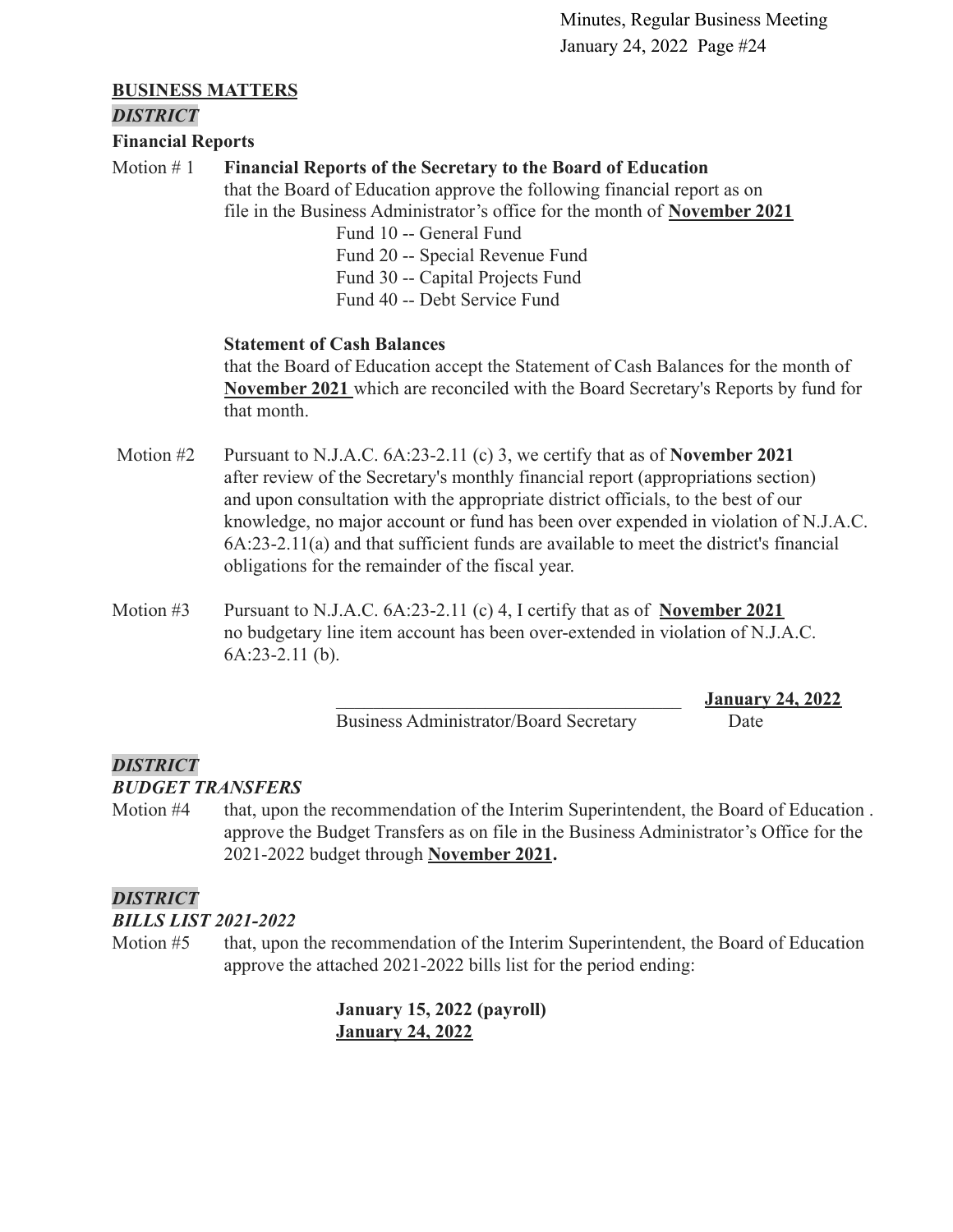## *PK-8 FLOOD INSURANCE*

Motion  $#6$  that renewal of Flood Insurance coverage for the policy period February 10, 2022 – February 10, 2023 be awarded to Selective Flood. This insurance is through the Morville Agency, Newton, New Jersey for:

Alexander Hamilton Elementary School \$4,565.00

## *PAYMENTS*

## *PK-8*

- Motion #7 that upon the recommendation of the Interim Superintendent, the Board of Education approve Payment #5 to Mobilease Modular Space in the amount of \$20,250.00 for work done on the Frelinghuysen Middle School Temporary Classrooms through December 31, 2021.
- Motion #8 that upon the recommendation of the Interim Superintendent, the Board of Education approve the following payments to Parette Somjen Architects:

| Project                                   | Amount      |
|-------------------------------------------|-------------|
| <b>DISTRICT</b>                           |             |
| <b>District Capital Improvement Plans</b> | \$39,323.11 |
| <b>PK-8</b>                               |             |
| Woodland HVAC Upgrades                    | \$34,023.50 |
| <b>Woodland Window Replacement</b>        | \$12,020.16 |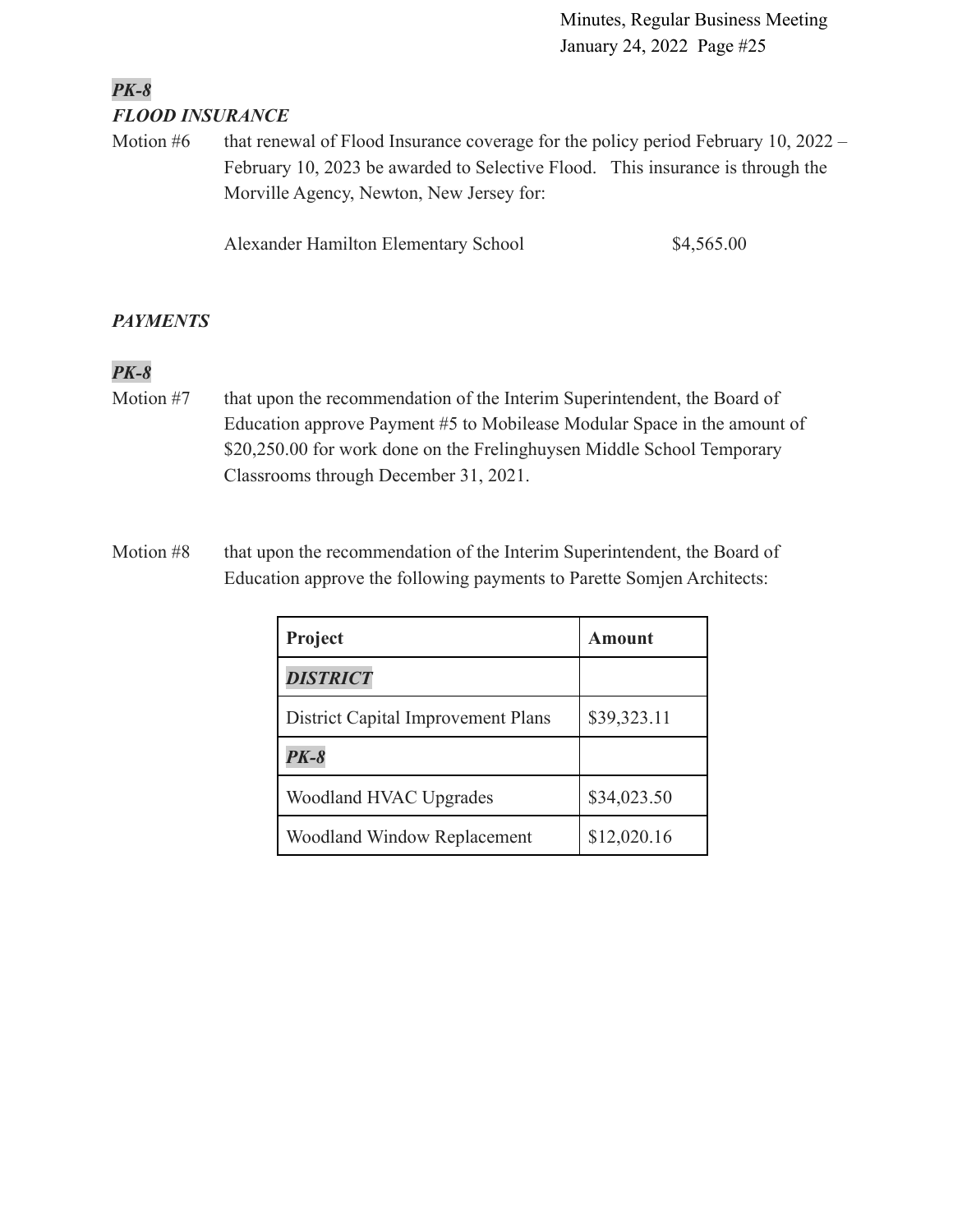## *DISTRICT*

### *PROFESSIONAL SERVICES 2021-2022*

Motion #9 WHEREAS, there exists a need for professional services for 2021-2022 and funds are available for these purposes.

> WHEREAS, the Public School Contracts Law (Chapter 114, Laws of 1977) requires that the Resolution authorizing the award of contracts for professional services without competitive bids be publicly adopted,

NOW THEREFORE BE IT RESOLVED by the Morris School District Board of Education that the following be engaged for professional services as described and in the amount as follows:

| <b>Educational Services</b><br>Commission of New Jersey | Home Instruction | \$69/hour                             |
|---------------------------------------------------------|------------------|---------------------------------------|
| Karen Weiland, LCSW                                     | Social Worker    | \$500/day<br>(not to exceed \$20,000) |

### *SALE OF SURPLUS PROPERTY*

Motion #10 WHEREAS the following property is not needed for school purposes; there exists a need for all available space at the various schools; and, the NJ Public School Contracts Law, 18A: 18A-45, requires a resolution authorizing the disposition of surplus property,

> NOW, THEREFORE BE IT RESOLVED by the Morris School District Board of Education authorizes the Business Administrator to dispose of this surplus property. The items that are in saleable condition will be listed on the online auction site [www.GovDeals.com.](http://www.govdeals.com) The sale is being conducted pursuant to Local Finance Notice 2008-9. The terms and conditions of the agreement entered into with GovDeals are available on the vendor's website and available in the Morris School district's Business Office. Items not sold within 14 days of listing may be removed from district premises at no cost to the district. Items listed as salvage will be removed from school property.

| <b>Description</b>             | Quantity | $\mathbf{Age}$ | <b>Asset Tag</b><br># | Location | <b>Comment</b> |
|--------------------------------|----------|----------------|-----------------------|----------|----------------|
| <b>DISTRICT</b>                |          |                |                       |          |                |
| <b>IPAD</b> Gen 2              | 100      | $7+$ years     | N/A                   | Various  | Obsolete       |
| <b>SAMSUNG Chromebook E303</b> | 146      | $10+$ years    | N/A                   | Various  | Obsolete       |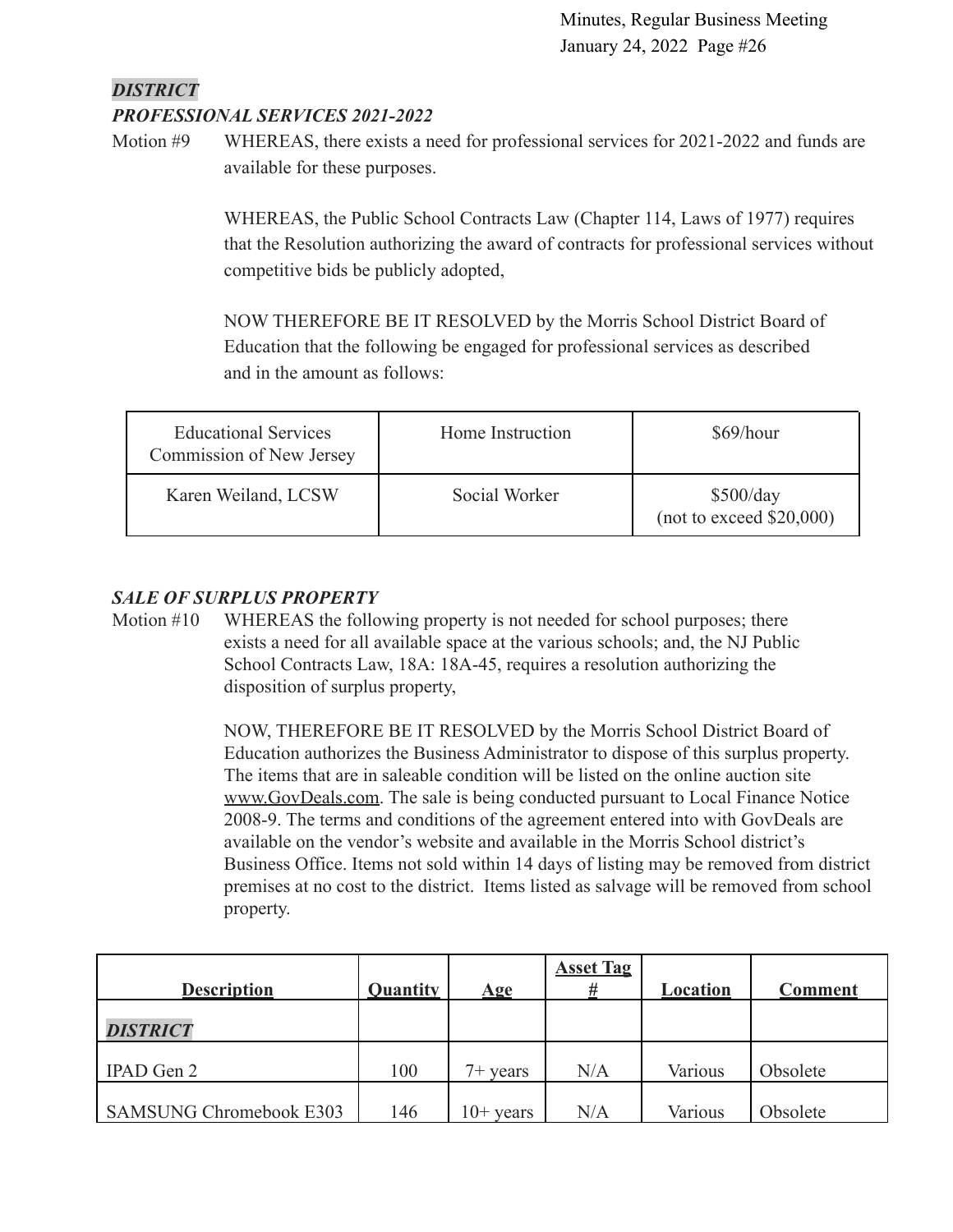| MacBook white A1342            | 22             | 10 years    | N/A   | Various             | Obsolete                             |
|--------------------------------|----------------|-------------|-------|---------------------|--------------------------------------|
| <b>ACER Chromebook C720P</b>   | 40             | 6 years     | N/A   | Various             | Obsolete                             |
| HP Chromebook HP 14            | $\overline{4}$ | 6 years     | N/A   | Various             | Obsolete                             |
| HP Chromebook HP 11 G4         | 335            | 6 years     | N/A   | Various             | Obsolete                             |
| <b>ACER Chromebase DC221HQ</b> | 45             | 6 years     | N/A   | Various             | Obsolete                             |
| $9 - 12$                       |                |             |       |                     |                                      |
| Genie AWP-24 electric lift     | 1              | 30<br>vears | 04081 | <b>MHS</b>          | No longer in<br>working<br>condition |
| Ice Maker U Line Model         | 1              | 21 years    | N/A   | $MHS -$<br>Room 363 | No longer in<br>working<br>condition |
| Refrigerator U Line Model      | 1              | 20 years    | N/A   | $MHS -$<br>Room 363 | No longer in<br>working<br>condition |
| $PK-8$                         |                |             |       |                     |                                      |
| Precor 966i Treadmill          |                | $7+$ years  | N/A   | <b>FMS</b>          | Obsolete                             |

### *TRAVEL & REIMBURSEMENT*

Motion #11 that upon the recommendation of the Interim Superintendent, the Board of Education approve the following resolution:

> WHEREAS, employees are attending conferences, conventions, staff training seminars or workshops as depicted on **attachment**: and

WHEREAS, the attendance at stated functions was previously approved by the chief school administrator as work related and within the scope of the work responsibilities of the attendees; and

WHEREAS, the attendance at the functions was approved as critical to the instructional needs of the school district or furthering the efficient operation of the school district; and

WHEREAS, the travel and related expenses particular to attendance at these functions are in compliance with the state travel payment guidelines established